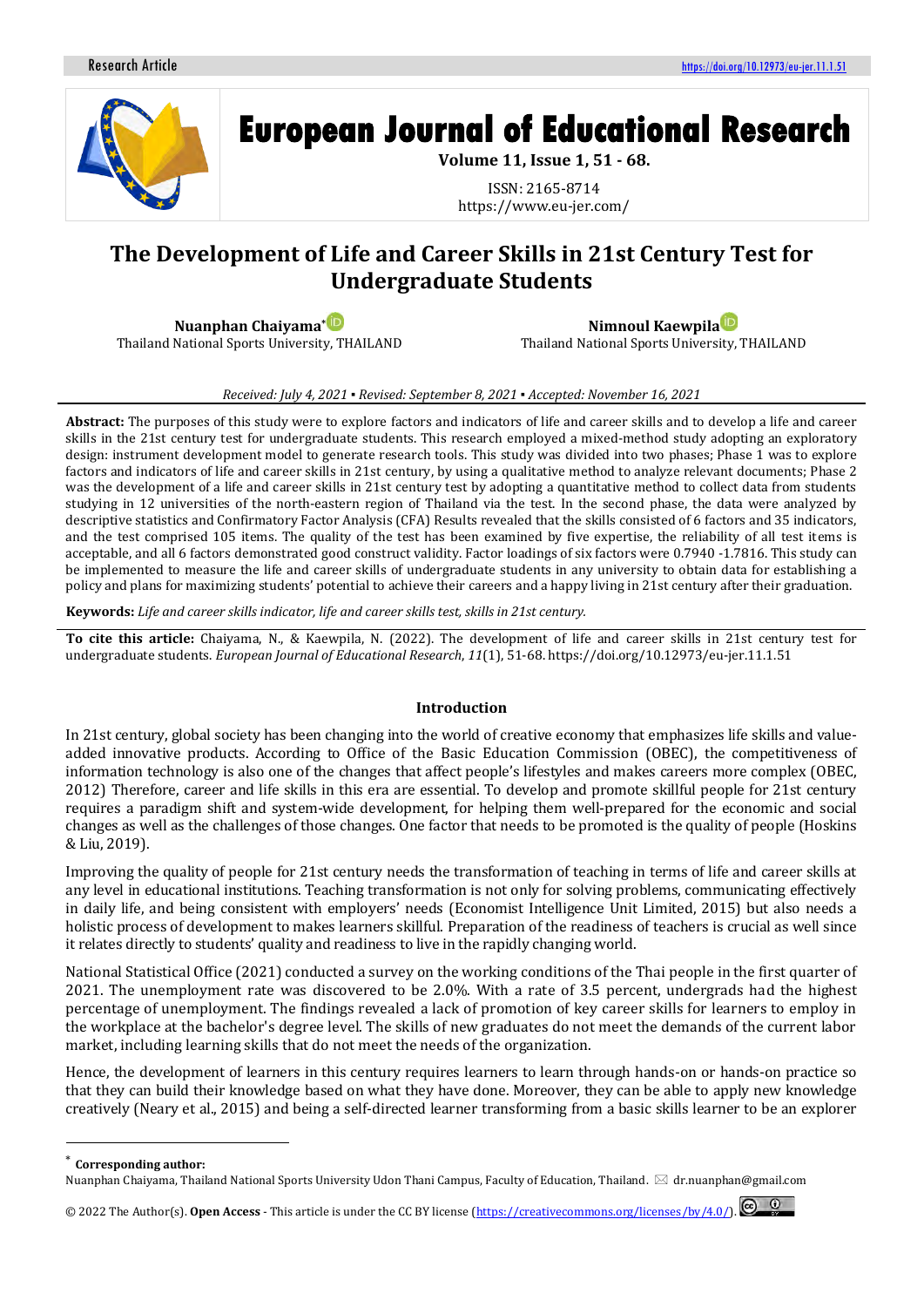that expands their learning styles so that they can create their opportunities to be an expert. Taking initiative from the advanced skill level to the professional level needs a commitment to learning with lifelong-learning processes, critically reflecting past experiences to provide information for future development (Battelle for Kids, 2019).

In Thailand, tertiary education is considered the highest level of education in organizing and preparing quality people for the workforce market. Therefore, the development and modification of learners' behavior based on experiences gained during their studies at this level is essential. Office of Higher Education Commission (OHEC) has Thailand Qualification Framework for Higher Education (TQF) as the guidelines for developing students' learning outcomes that meet the needs of society, labor market, and the occupation standards the graduates are carrying out after their graduation. These frameworks comprise of 5 domains of learning, namely ethical and moral development, knowledge, cognitive skills, interpersonal skills and responsibility, and analytical and communication skills (OHEC, 2009).

To develop learners to achieve the desired characteristics and being able to go out to work and face the various situations amid the changes of 21st century, we need to know the factors and indicators that truly measure the level of life and career skills within those students. The researchers are, therefore, interested in developing a quality scale for measuring life and career skills for 21st century, with comprehensive factors and indicators that can be applied for setting goals, auditing, and as a criterion for assessing life and career skills levels of undergraduate students. The levels of life and career skills can also be taken as a guideline in planning education management in accordance with the learning progress of learners in terms of life and career skills, including being able to produce competent graduates to work effectively and to live their own lives in the 21st century with good quality and happiness.

#### **Literature Review**

A life skill is a psychological skill concerning new experiences in life. It is simply said as the emotional and social quotient of oneself that helps in learning for properly adapting behavior, analyzing and considering information for decision-making purposes, as well as for communicating with others effectively (United Nations Children's Fund [UNICEF], 2020; World Health Organization [WHO], 1999). Having life skills makes individuals know how to take care of themselves physically, emotionally, and mentally, which will result in a happy living condition and being able to live their lives without being a burden to society. It also includes preparation for future adaptation (OBEC, 2012; Tantipiwatanaskul et al., 2012). Life skills are therefore used to develop children and youth in a global society, including Thailand to help them wisely make thinking critically, adapt, decisions making, communicate emotion, and stress management (Department of Mental Health, Ministry of Public Health, 2016).

As the world is facing rapid changes in socials, cultures, politics, economics, and technology, the term "life skills" is not best suited for the changes as there is a high level of competitiveness in the workforce market. As a result, educational institutions have started to initiate student development programs to encourage students to be prepared and equipped with career skills. The term "life skills" was replaced by "life and career skills" to cover both attributes and to make students ready for their living and their profession in this century. Consequently, they can live on their own, work independently and collaboratively with others, and understand and respect the diversity of people (Knowlton, 2013; Minnesota State Colleges and Universities, 2021). Moreover, having knowledge and thinking skills are most important for living in the complexity of this era as individuals can make use of them amid the overwhelming and competitiveness of information and data (Partnership for 21st Century Skills, 2009). as well as to help them able be decisive, creative, critical, which are forming them to be active citizens and, most importantly, living their best lives (Drew, 2016; Herzing University, 2021).

WHO (1999) indicated the ten core life skills that individuals should be developed and apply to their good quality of living in sub and global societies. These core skills have been widely used as guidelines to develop a life skill program for youth and individuals both in formal and non-formal educational settings, including public and private organizations, or policymakers, etc. This proposal has been later defined more different and more elements to cover skills in the field of work needed in 21st century. International Youth Foundation (IYF) (2014), for example, has adopted and developed a 13-core skills development program for youth. The Organization for Economic Cooperation and Development (OECD) has launched the Program for International Student Assessment or PISA to measure 15-year-olds' ability to use their reading, mathematics, and science knowledge and skills to meet real-life challenges, which are including 12 skills (Economist Intelligence Unit Limited, 2015). Neary et al. (2015) presented The Leader Framework for Career which included five main areas that all citizens should attend to as they develop their careers. Those five areas were 1) personal effectiveness, 2) managing relationships, 3) finding and accessing work, 4) managing life and career, and 5) understanding the world. The first phase of the study was focusing on Leaning and Decision-Making Resource (LEADER). They administered questionnaires to workers working in career-related roles in Greece, Romania, United Kingdom, Spain, and Italy. Their results showed the format of evaluation in their countries. For example, in Greece, there is an organization named the National Organization for the Certification of Qualifications and Vocational Guidance (EOPPEP) that uses an e-Portfolio as a self-assessment tool for youth and adults to measure their career skills, consisting of 11 skills. United Nations Educational, Scientific and Cultural Organization (UNESCO, 2018), with WARD, and NGO collaboration, started an intensive life and career skills training in 2016 in form of modules. One of the modules added to the course has consisted of three core skills. UNICEF (2017) introduced The Life Skills and Citizenship Education (LSCE) Framework, which outlines 12 key life skills students should develop for better employment and success.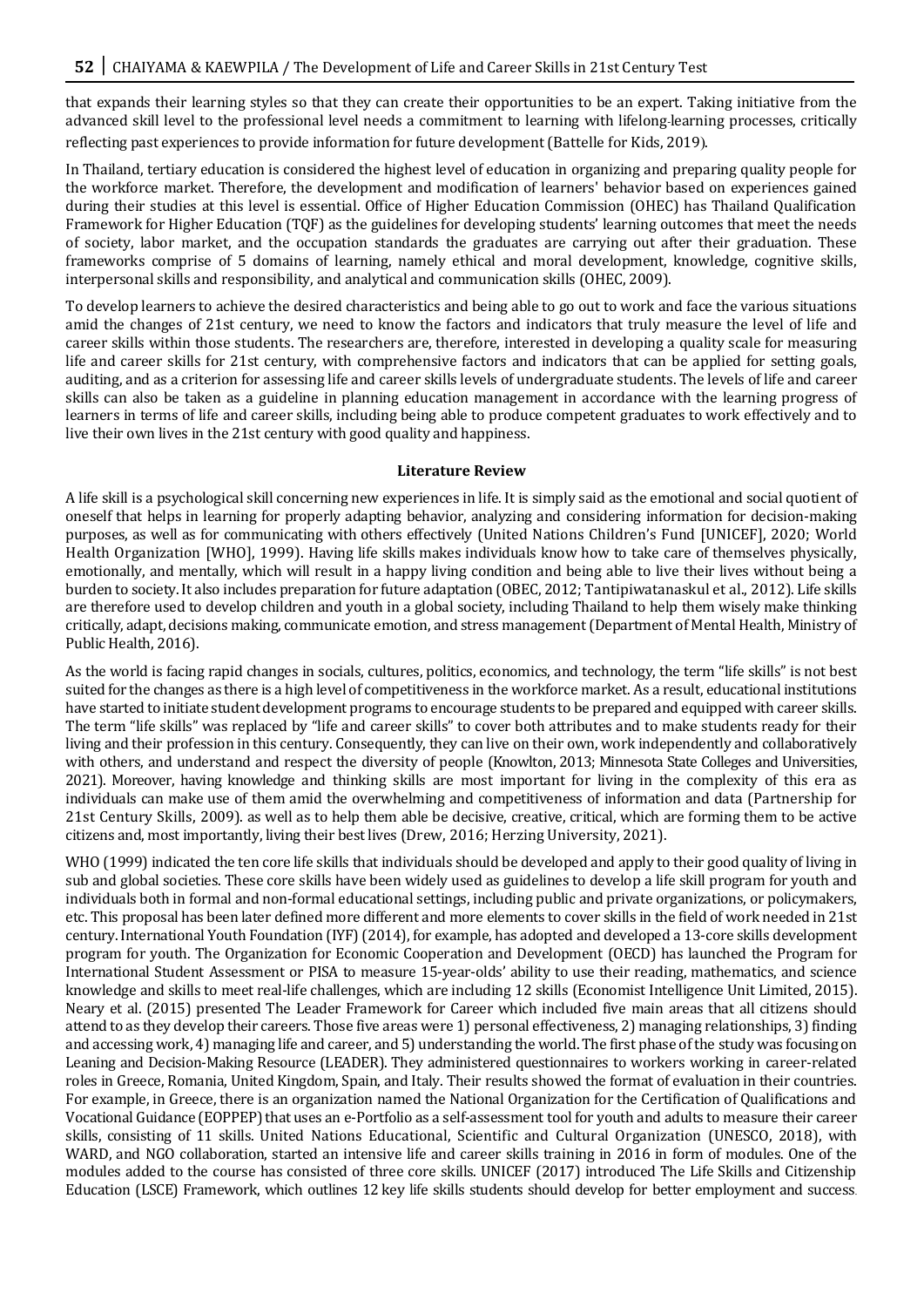Also, Partnership for 21st Century Skills (P21) has developed a framework for 21st century learning by combining knowledge, specific skills, expertise, and literacy in various fields to help practitioners to integrate their skills to the contents of academic subjects, to be successful in both life and career. In life and career skills component consisted of five elements (Partnership for 21st Century Skills, 2009). West Yadkin Elementary (2020) presented the components of life and career skills with WHO's nine skills. Trembath (2020), as well, introduced that life skills can improve one's career during their free time or travel, consisting of 15 skills. In Thailand, the Office of the Basic Education Commission (OBEC) identified four components of life skills that utilize building and developing children immunity for living in this century as well as to prepared them for the future. This includes four key components (OBEC, 2012). All those factors of life and career skills mentioned earlier can be summarized as in Table 1.

| Academic /<br>Organization                     | <b>Elements of Life</b><br>and Career Skills                                                                                                                                                                                                                                                                                                                                                                                                                                                                                       | Academic /<br><b>Organization</b>           | <b>Elements of Life</b><br>and Career Skills                                                                                                                                                                                                                                                                                                                                                                                                                                                      | Academic /<br>Organization                          | <b>Elements of Life</b><br>and Career Skills                                                                                                                                                                                                                                                                                                                         |
|------------------------------------------------|------------------------------------------------------------------------------------------------------------------------------------------------------------------------------------------------------------------------------------------------------------------------------------------------------------------------------------------------------------------------------------------------------------------------------------------------------------------------------------------------------------------------------------|---------------------------------------------|---------------------------------------------------------------------------------------------------------------------------------------------------------------------------------------------------------------------------------------------------------------------------------------------------------------------------------------------------------------------------------------------------------------------------------------------------------------------------------------------------|-----------------------------------------------------|----------------------------------------------------------------------------------------------------------------------------------------------------------------------------------------------------------------------------------------------------------------------------------------------------------------------------------------------------------------------|
| World Health<br>Organization<br>(1999)         | 1. Decision-making<br>2. Problem-solving<br>3. Creative thinking<br>4. Critical thinking<br>5.<br>Self-awareness<br>6. Empathy<br>7. Communication<br>8. Interpersonal skills<br>9. Management of<br>emotions<br>10. Management of<br>stress                                                                                                                                                                                                                                                                                       | United Nations<br>Children's<br>Fund (2017) | 1. Learning<br>1) Creativity<br>2) Critical thinking<br>3) Problem-solving<br>2. Employability<br>1) Cooperation<br>2) Negotiation<br>3) Decision making<br>3. Personal<br>empowerment<br>1) Self-<br>management<br>2) Resilience<br>3) Communication<br>4. Active citizenship<br>1) Respect for<br>diversity<br>2) Empathy<br>3) Participation                                                                                                                                                   | Economist<br>Intelligence<br>Unit Limited<br>(2015) | 1. Literacy<br>2. Numeracy<br>3. Foreign-language<br>skills<br>4. Problem-solving<br>5. Team working<br>6. Communication<br>7. Critical thinking<br>8. Creativity<br>9. Digital literacy<br>10. Leadership<br>11. Emotional<br>intelligence<br>12. Entrepreneurship                                                                                                  |
| International<br>Youth<br>Foundation<br>(2014) | 1. Self-confidence<br>2. Respecting self and<br>others<br>3. Interpersonal skills:<br>empathy,<br>compassion<br>4. Managing emotions<br>5. Personal<br>responsibility<br>(including<br>dependability,<br>integrity, and work<br>ethics)<br>6. Positive attitude<br>and self-motivation<br>7. Conflict<br>management<br>8. Teamwork<br>9. Communication-<br>listening, verbal,<br>and written<br>10. Cooperation and<br>teamwork<br>11. Creative thinking<br>12. Critical thinking<br>and Problem<br>solving<br>13. Decision making | Neary et al.<br>(2015)                      | 1. Adequate<br>knowledge and<br>understanding of<br>the Greek<br>language.<br>2. The ability to<br>speak other foreign<br>languages<br>3. Numeracy<br>4. Digital literacy<br>5. Ability to engage in<br>lifelong learning<br>activities<br>6. Problem-solving<br>skills<br>7. Creativity and<br>flexibility<br>8. Communication<br>and interpersonal<br>skills<br>9. Ability to work in<br>groups<br>10. Entrepreneurial<br>skills<br>11. Vocational skills<br>related to specific<br>professions | Trembath<br>(2020)                                  | 1. Empathy<br>2. Resilience<br>3. Cultural<br>competence<br>4. Communication<br>5. Planning<br>6. Goal-setting<br>7. Budget<br>management<br>8. Creativity<br>9. Language skills:<br>not just learning a<br>language<br>10.Problem-solving<br>11.Self-awareness and<br>introspection<br>12. Curiosity<br>13.Adaptability<br>14. Analytical thinking<br>15.Confidence |

*Table 1. Summary of Factors of Life and Career Skills*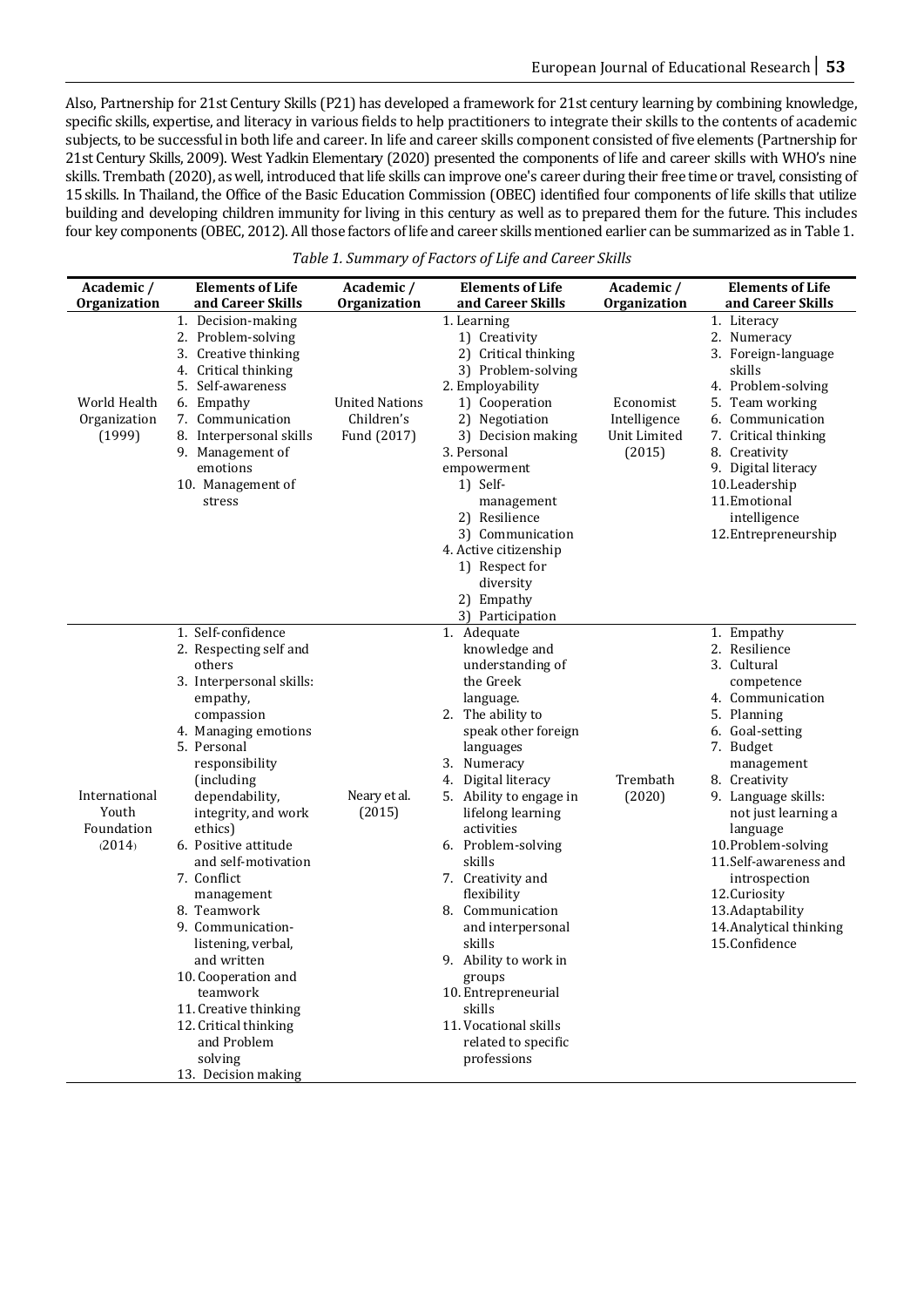*Table 1. Continued*

| Academic /                                                           | <b>Elements of Life</b>                                                                                                                                                                                                                                                                                                                                                                                                             | Academic /                    | <b>Elements of Life</b>                                                                                                                                                                                                                                                                                        | Academic /                                                       | <b>Elements of Life</b>                                                                                                                                                                                                                    |
|----------------------------------------------------------------------|-------------------------------------------------------------------------------------------------------------------------------------------------------------------------------------------------------------------------------------------------------------------------------------------------------------------------------------------------------------------------------------------------------------------------------------|-------------------------------|----------------------------------------------------------------------------------------------------------------------------------------------------------------------------------------------------------------------------------------------------------------------------------------------------------------|------------------------------------------------------------------|--------------------------------------------------------------------------------------------------------------------------------------------------------------------------------------------------------------------------------------------|
| Organization                                                         | and Career Skills                                                                                                                                                                                                                                                                                                                                                                                                                   | <b>Organization</b>           | and Career Skills                                                                                                                                                                                                                                                                                              | Organization                                                     | and Career Skills                                                                                                                                                                                                                          |
| United<br><b>Nations</b>                                             | 1. The life skills<br>1) Negotiation<br>2) listening<br>3) Communication<br>4) Self-<br>management<br>5) Work ethic<br>6) Work<br>7) Environment &<br>greening<br>2. Digital skills<br>1) The use of<br>technology                                                                                                                                                                                                                  | Partnership for               | 1. Flexibility and<br>Adaptability<br>1) Adapt to Change<br>2) Flexible<br>2. Initiative and Self-<br>direction<br>1) Manage Goals<br>and Time<br>2) Work<br>Independently<br>3) Be Self-directed<br>Learners<br>3. Social and Cross-                                                                          | West Yadkin<br>Elementary<br>(2020)                              | 1. Leadership<br>2. Ethics<br>3. Accountability<br>4. Adaptability<br>5. Personal<br>Productivity<br>6. Personal<br>Responsibility<br>7. People Skills<br>8. Self-Direction<br>9. Social Responsibility                                    |
| Educational,<br>Scientific and<br>Cultural<br>Organization<br>(2018) | 2) Equipment and<br>means of<br>communication<br>for work<br>purposes<br>3) Internet<br>4) Search engines<br>and searching<br>techniques<br>5) Writing reports<br>and<br>correspondence<br>3. Entrepreneurial<br>skills<br>1) Initial steps to<br>establish and<br>manage a<br>project<br>2) CV (Preparing a<br>CV)<br>3) laws<br>4) Project financing<br>methods<br>5) Risk calculation<br>6) The organization<br>of the workplace | 21st Century<br>Skills (2009) | cultural Skills<br>1) Interact<br>Effectively with<br>Others<br>2) Work Effectively<br>in Diverse<br>Teams<br>4. Productivity and<br>Accountability<br>1) Manage Projects<br>2) Produce Results<br>5. Leadership and<br>Responsibility<br>1) Guide and Lead<br><b>Others</b><br>2) Be Responsible<br>to Others | Office of the<br><b>Basic Education</b><br>Commission.<br>(2012) | 1. Awareness and<br>value in oneself and<br>others<br>2. Analytical Thinking,<br>Decision Making,<br>and Creative<br><b>Decision Making</b><br>3. Management of<br>emotion and stress<br>4. Building a good<br>relationship with<br>others |

# **Methodology**

This research uses a mixed methodology, qualitative and quantitative, by employing exploratory design: instrument development model (Creswell & Plano Clark, 2011)



*Figure 1. Exploratory design: Taxonomy development model*

This study has to divides the study into two phases as follows.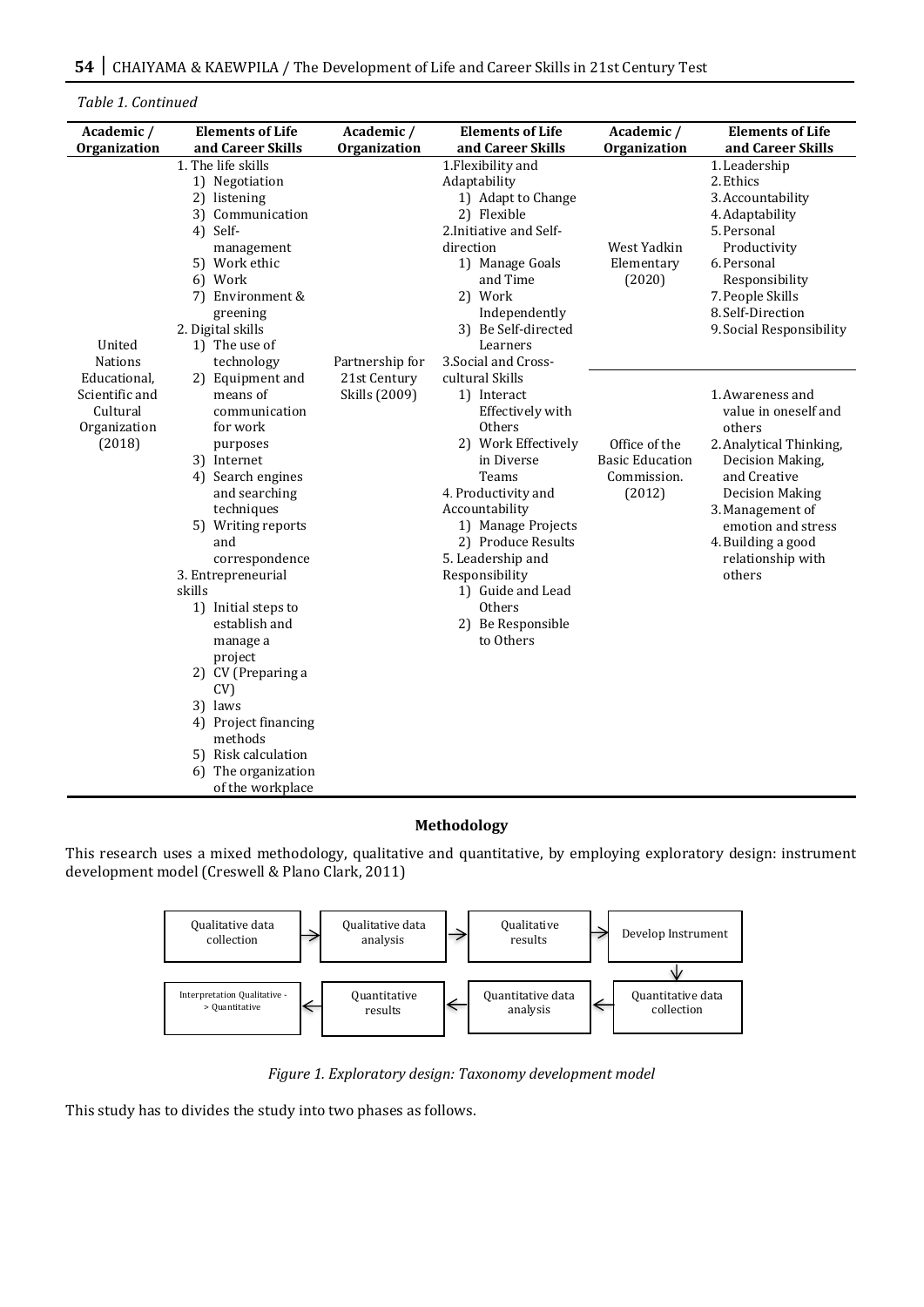*Phase 1: Exploring the Factors and Indicators*

This phase used a qualitative study to identify factors and indicators of life and career skills in 21st century, in 2 steps.



*Figure 2. Research Design* 

# *Step 1: Analysis and Synthesis of the Factors and Indicators*

To be consistent with the quality of graduates and according to the TQF, researchers reviewed relevant documents and research, internationally and domestically, to define and identify 21st century life and career skills factors and indicators for undergraduates to obtain information that is most truly relevant to Thai society. Ten documents were selected based on their relevance and authority.

# *Step 2: Confirmation of Factors and Indicators*

Factors and indicators were verified in terms of content validity by five expertise. Other additional recommendations made by those experts were also considered to use for creating the test.

# *Research Instruments*

The research instruments were the Content Validity Assessment Form that covered the content of the life and career skills in 21st century, the correctness and clarity of the language usage, and other additional recommendations.

# *Data Analysis*

Researchers analyzed qualitative data from documents and expertise' recommendations through content analysis. Data were presented in the form of a summary synthesis of each factor and indicator. To make the factors and indicators valid in terms of content validity, indicators with an Index of item objective congruence (IOC) valued between 0.60-1.00 were selected, some of them needed to be improved according to the expertise' recommendations.

# *Phase 2: Developing the Life and Career Skills in 21st Century Test*

In this phase, the researchers used quantitative methods to create the test in 2 steps.

# *Step 1: The Test Construction*

In this step, researchers used the factors and indicators of life and career skills obtained from phase 1 to define their meaning. A hands-on approach to creating questions on life and career skills in 21st century test for undergraduate students. It creates questions to cover the definitions that have been defined. The scoring model is a fivelevel estimation based on the Likert rating scale, which is a quantitative tool. Then, the test was verified its content validity by five expertise, for the coverage of the contents, the correctness and clarity of the language used, the appropriateness of the measurement, and other additional recommendations.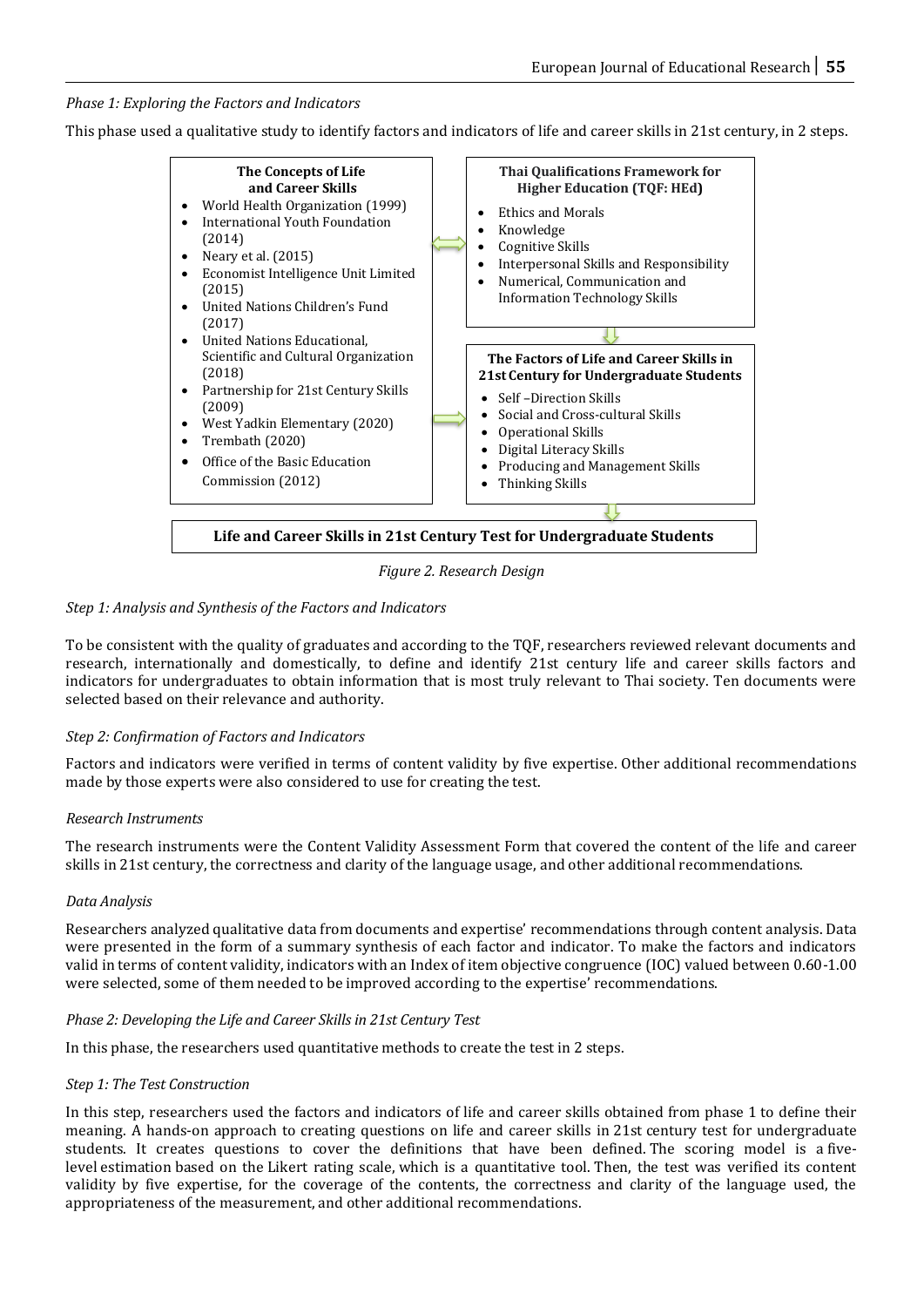According to expertise' analysis of content validity, the test items with an IOC value between 0.60-1.00, were selected, and some items were improved.

#### *Step 2, Examination of the Goodness of Fit of the Test*

The researchers used the validity and reliability data collected from the study in Phase 2, Step 1, to revise the test questions before applying to the undergraduate students across north-eastern region universities for CFA. Participants of this stage were students in the second semester, academic year 2020.

#### *Participants*

The participants of this study were determined by two-stage random sampling; firstly, randomizing the universities into three categories- public, semi- private and private; there was a total of 12 universities, 4 universities each; secondly, allocating the numbers of students from those universities, who were undergraduate students studying in the second semester of academic year 2020. Bentler and Chou (1987) stated that CFA required at least 5-20 samples per one parameter. Gagne and Hancock (2006) also suggested that there should be at least 400 samples for CFA. Therefore, researchers assigned 500 samples in this sense. The sample group were a group of undergraduate students studying in the second semester of the academic year 2020.

However, to assure the external validity of the study, the researchers collected data with a larger number of samples than the initially predetermined. Completed the test were obtained from 514 samples and used for analysis purposes.

#### *Research Instruments*

The research instruments for this phase were the 21st Century Life and Career Skills Test which was passed the quality examination in the first step of this phase.

#### *Data Collection*

Data collection was conducted at the end of the second semester, academic year 2020. The researcher collected the data by their own. Before collecting the data, it is important to clarify significance, purposes and benefits of the test prior to the test administration, and had the respondents consent to participate the study.

#### *Data Analysis*

#### The data was analyzed in two steps.

The first step was to describe the categorical and continuous variables. In this data analysis, there was a sample of 514 people. Therefore, to check the prerequisites for CFA on the use of statistics about the nature of the parsing of the data whether the curve is normal or not, the Kolmogorov-Smirnov test was used (Bai & Ng, 2005; Yap & Sim, 2011). There was a sample group in this data analysis that was deemed to be statistically non-significant. This means the data has a normal distribution and can be analyzed with CFA assertive element analysis (Table 2). When the data were not normally distributed, statistical analysis was performed on the logarithmic transformation of the data.

The second step was an analysis to examine the quality of indicators and the quality of the test, using CFA through LISREL.

#### **Results**

#### *The Data Distributed*

The Kolmogorov-Smirnov Test showed that all the variables were normally distributed.

|             |                  | Kolmogorov-Smirnov <sup>a</sup> |      |
|-------------|------------------|---------------------------------|------|
| <b>Test</b> | <b>Statistic</b> |                                 | Sig. |
| Data        | 039              | 514                             | 066  |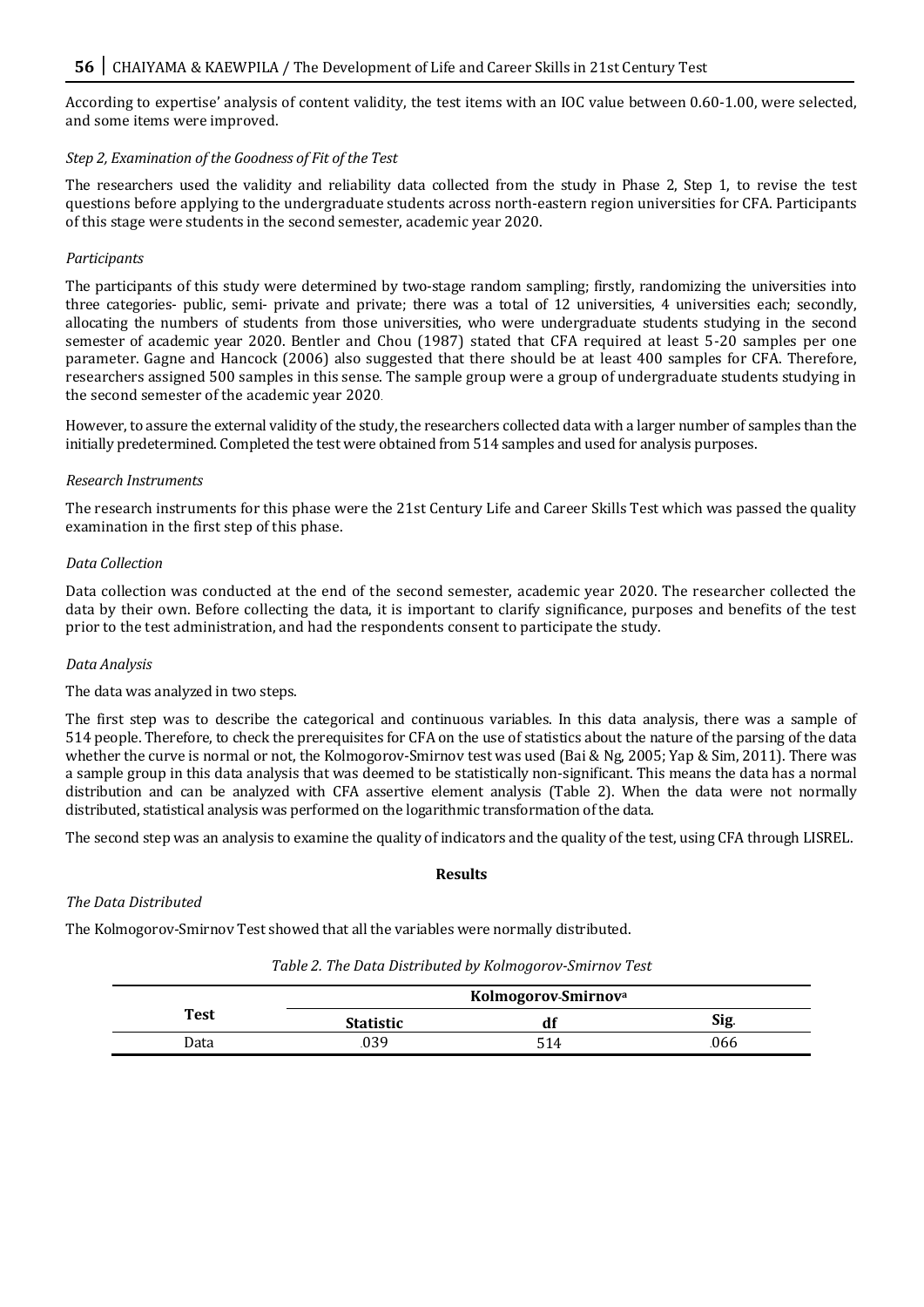

*Figure 3. The Data Distributed by Using Histogram and Kolmogorov- Smirnov Test*

# *Factors and Indicators of Life and Career skills*

According to the findings, the skills in 21st century for undergraduate students consist of 6 factors and 35 indicators as follows.



*Figure 4. Life and Career Skills in 21st Century Conceptual Framework*

# *Factor 1: Self-Direction Skills*

Self-direction skills refer to the ability to control one's behavior or emotions with consciousness and intention to lead oneself to the needs of the desirable standard, consists of 6 indicators: (International Youth Foundation, 2014; OBEC, 2012; Partnership for 21st Century Skills, 2009; Trembath, 2020; UNESCO, 2018; West Yadkin Elementary, 2020; WHO, 1999).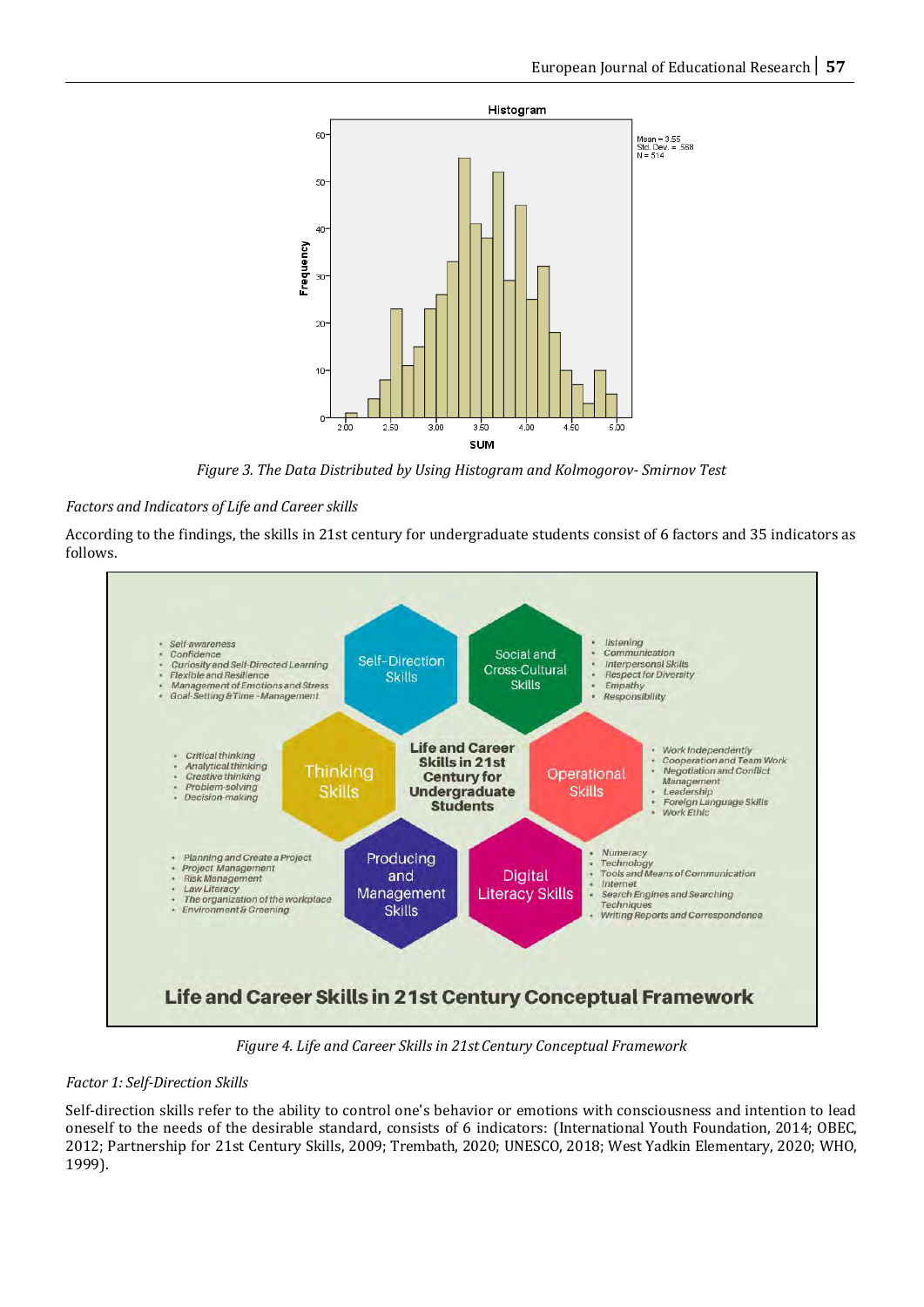- *Self-Awareness* the ability to know and understand oneself including aptitudes, capabilities, strengths, and weaknesses, and self-esteem.
- *Curiosity and Self-Directed Learning* the ability to express determination and perseverance of learning, according to self-interests and needs, including knowing how to pursue learning resources as well as how to assess the progress of self-learning.
- *Confidence* the ability to show confidence in one's potential, capabilities, and decision making, be assertive in performing tasks, choosing ways to accomplish tasks, or solving problems effectively as well as showing determination to succeed.
- *Flexible and Resilience* the ability to adjust behaviors, thoughts or attitudes appropriately to instantly changing situations, contexts, and environment.
- *Management of Emotions and Stress* the ability to understand and be aware of the emotional state of oneself and others; knowing how to control emotions and stress, and how to relax and avoid them; knowing how to find ways to adjust behaviors that cause unwanted emotions to be in a good way.
- *Goal-Setting & Time Management* the ability to set goals or intentions in what you want, control, and implement effective actions to achieve results according to the defined time and objectives.

# *Factor 2: Social and Cross-Cultural Skills*

Social and cross-cultural skills refer to the ability to understand, perceive, and respect other's perspectives, emotions, and feelings, as well as to build relationships and cooperation with others. This factor consists of 6 indicators: (WHO, 1999; International Youth Foundation, 2014; Neary et al., 2015; Economist Intelligence Unit Limited, 2015; UNICEF, 2017; UNESCO, 2018; Trembath, 2020).

- *Listening* the ability to show deep listening to the speaker or the interlocutor to understand the content as much as possible without prejudice and judgments; this includes paying attention to emotions, feelings, needs, values, and beliefs of the speaker or the interlocutor.
- *Communication* the ability to interact and to share information with others with understanding objectives of the communication and presentation of information clearly and accurately including understanding how to use proper speech and body language to attract others' intention.
- *Interpersonal Skills* the ability to build good relationships between people to achieve love, understanding, respect, cooperation, and living happily with other people in society.
- *Respect for Diversity* the ability to understand and accept the similarities or differences between individuals in various aspects: culture, race, ethnicity, gender, age, social class, sexual orientation, and ability/disability, and behave towards them in a way that would not offend.
- *Empathy* the ability to perceive and understand, and share someone else's feelings, emotions, needs, thoughts, desires, and preferences, as well as the willingness to help those inferior or those who have suffered.
- *Responsibility* the ability to fully express self-determination on the job, duty, and society to achieve the goal, as well as to accept the results of own actions and try to improve them to get the job done.

#### *Factor 3: Operational Skills*

Operational skills refer to the ability to do tasks on one's own, focusing on practicing and developing the skills necessary to work regularly both solo and group work. This includes an ethical and responsible manner to accomplish the goals. This factor consists of 6 indicators: (Economist Intelligence Unit Limited, 2015; International Youth Foundation, 2014; Neary et al., 2015; Trembath, 2020; Partnership for 21st Century Skills, 2009; UNESCO, 2018; UNICEF, 2017; West Yadkin Elementary, 2020).

- *Work Independently* the ability to perform work without any assistance or direct supervision, with full knowledge and ability to accomplish the scope and schedule of work effectively according to the quality and standard of the work.
- *Cooperation and Teamwork* the ability to work together as a group with the same goal, interact between group members, divide duties and responsibilities, and satisfy their duties to effectively achieve the same goal.
- *Negotiation and Conflict Management* the ability to discuss and exchange with someone to reach an agreement and try to reach a common ground as well as to promote cooperation at a higher level.
- *Leadership* the ability to use interpersonal relationships to influence or direct others to accomplish the job effectively and efficiently, as well as the ability to push the organization to be successful and to achieve its goals.
- *Foreign Language Skills* the ability to use language correctly, suitable for society, culture, situations, and work, especially English language which is defined as one of the foremost world languages.
- *Work Ethic* the ability to comply with the rules and regulations of work appropriately for the peace of self and society.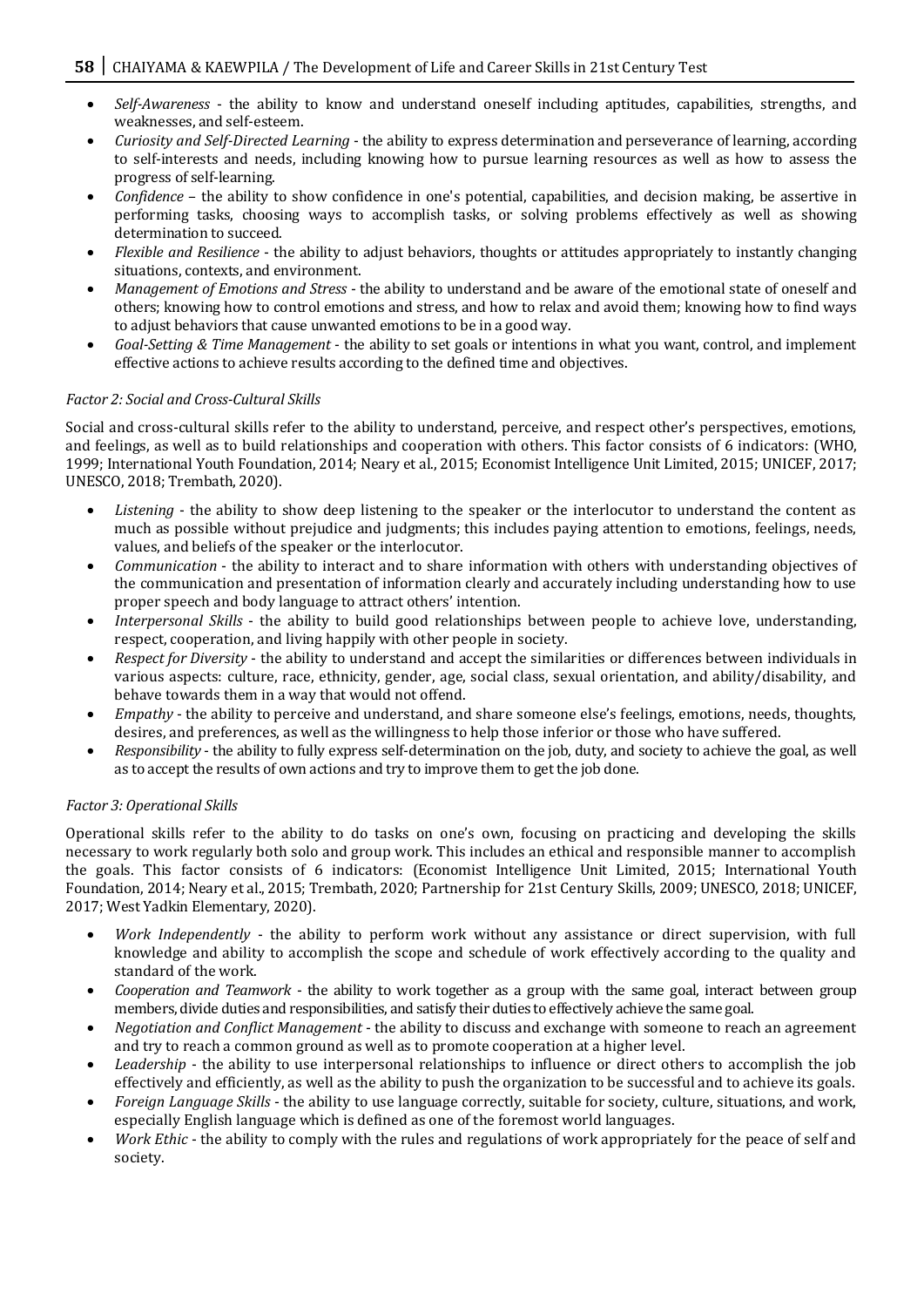# *Factor 4: Digital Literacy Skills*

Digital literacy skills refer to the ability to apply digital technology media and devices to store and process information in various forms, to use the internet for searching and communication, as well as to use applications for work effectively and efficiently. This skill consists of 6 indicators as follows (Economist Intelligence Unit Limited, 2015; UNESCO, 2018).

- *Numeracy*  the ability to apply the basic calculation, statistics, and be able to interpret statistic information as well as to present information in various formats.
- *Technology* the ability to use tools, equipment, or technology involved in the operation effectively, as well as to select and apply modern technology to develop and improve work efficiency.
- *Tool and Means of Communication* the ability to choose media and various communication tools right to the objectives of communication, effectively.
- *Internet* the ability to confidently access and use the features of the internet for learning and performance.
- *Search Engines and Search Techniques* the ability to use tools for searching information online, as well as to select suitable searching methods and techniques to save data in different ways, efficiently.
- *Writing Reports and Correspondence* the ability to use computer applications to produce reports effectively, to draft, type, and print correspondence with accuracy, clarity, and purpose as well as to send and receive emails confidently.

#### *Factor 5: Producing and Management Skills*

Producing and management skills refer to the ability to initiate and create new things, along with planning and management, the ability to see opportunities, and to accept potential risks for taking the most valuable results. Ethics awareness, legal knowledge, and social and environmental responsibility are also included. This factor consists of six indicators: (UNESCO, 2018; Partnership for 21st Century Skills, 2009; Trembath, 2020).

- *Planning and Create a Project* the ability to think about and decide what are you going to do or how are you going to do in the future, systematically. Determining activities and resources skills are also vital for achieving the most cost-effective products or services.
- *Project Management* the ability to apply knowledge, skills, techniques, methods, and resources for achieving the goals of activities or projects in time.
- *Risk Management* the ability to manage the uncertainty that may affect the work processes, reducing the risk possibility to the lowest or acceptable level.
- *Law Literacy* the ability to recognize, understand and comply with the law that is relevant to everyday life and work, including copyright and related ethical issues.
- *Organizing the Workplace* the ability to make the workplace clean and untidy, to maintain equipment for a life-long operation, to ordinarily improve working systems of the workplace, ordinarily.
- *Environment and Greening* the ability to get the most out of natural resources and environment, considering the lasting-long period of use and the least destroying to the environment.

#### *Factor 6: Thinking Skills*

Thinking skills refer to the ability to think in various dimensions that necessary for living, learning, and working; and be able to make decisions and solve problems creatively, as well as to live a normal with happiness and quality life. This factor consists of 5 indicators as follows (WHO, 1999; International Youth Foundation, 2014; Neary et al., 2015; Economist Intelligence Unit Limited, 2015; UNICEF, 2017; Trembath, 2020; OBEC, 2012).

- *Critical Thinking* the ability to think, analyze, synthesize and evaluate contents or events that are problematic or conflicting by applying knowledge and experience to practice appropriately and reasonably.
- *Analytical Thinking* the ability to classify and distinguish information or problems into smaller elements in various facets, including identifying the relationships between those elements and then, analyzed them to find the real cause of what happened systematically.
- *Creative Thinking* the ability to see the relationships of things, and to expand the boundary of the idea to new, broader, and diverse horizons for finding the best answer to the problem as well as to create new things that differ from the original both in quality and quantity.
- *Problem-Solving* the ability to think systematically to identify the causes of problems or difficulties and to seek alternative ways to solve those problems.
- *Decision-Making* the ability to choose the best option from various alternatives to implement effective solutions or to get the most benefit with least or without mistakes.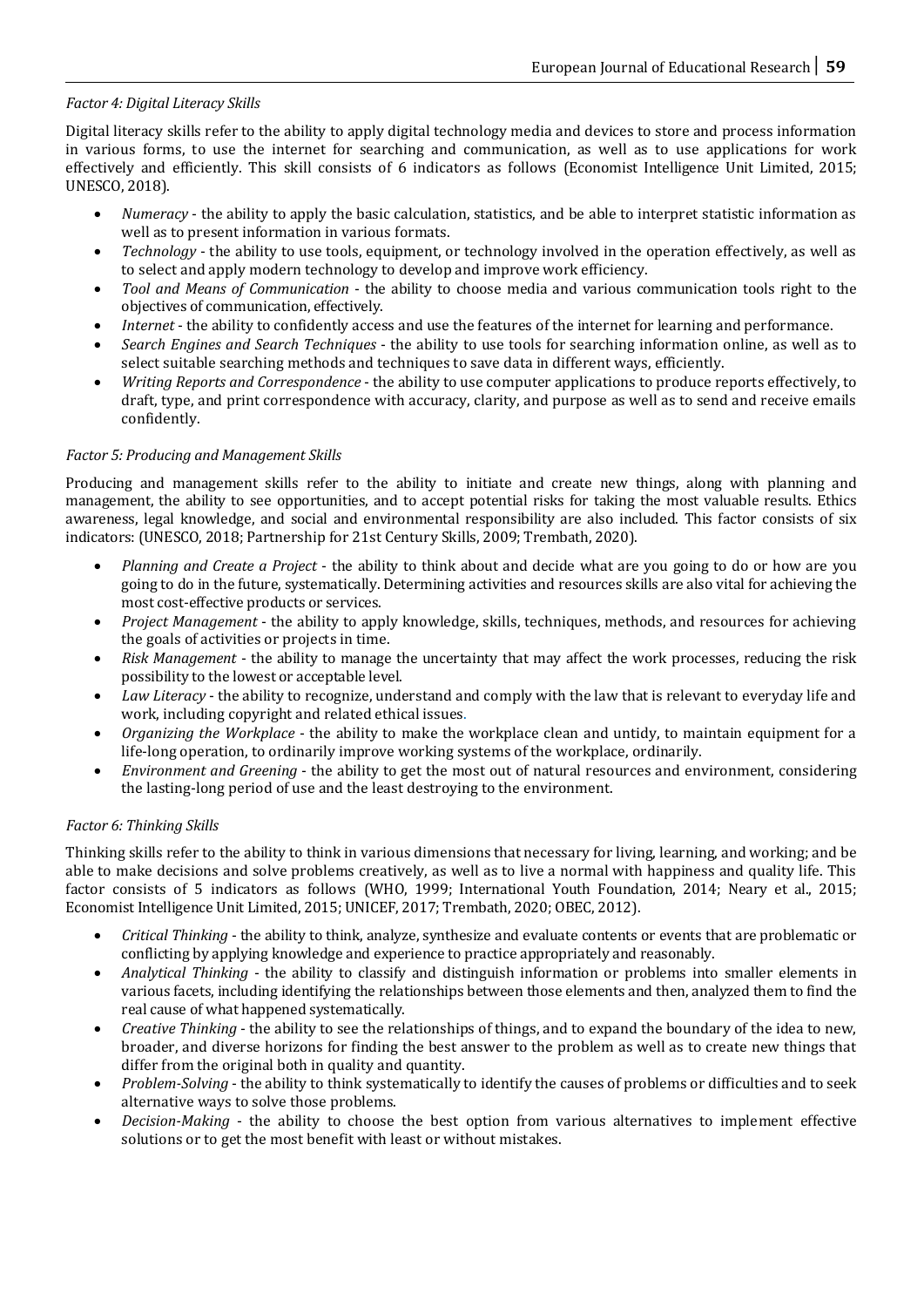#### *The Test Development*

Based on the results of the first phase, the test has 105 questions of six factors. The first five factors contain 18 items each, and the last factor contains 15 items.

#### *Content Validity*

Content validity of the test was determined through its item-objective congruence (IOC) by five expertise. The IOC results of all items are between 0.60-1.00, consistent with the definition and the contents of life and career skills.

#### *Reliability*

The reliability of the test was examined from 514 undergraduate students studying in the Northeastern region of Thailand. Cronbach's alpha coefficients were used to confirm the test reliability. The results showed that every factor and indicator had an acceptable level of reliability, including .880 for self-directed and self-directed skills, .948 for social and cross-cultural skills, .949 for operational skills, .883 for digital literacy skills, .939 for production and management skills, and .993 for thinking skills and the reliability of the test .989.

#### *Construct Validity*

Construct validity of the test was verified by analyzing for coefficient correlations among the variables of those six factors and the coefficient turned out to be 0.35-1.00 in each factor. This means that all the variables are statistically correlated (*p=.01*).



*Figure 5. The Measurement model of Life and Career Skills in 21st Century Test for Undergraduate Students*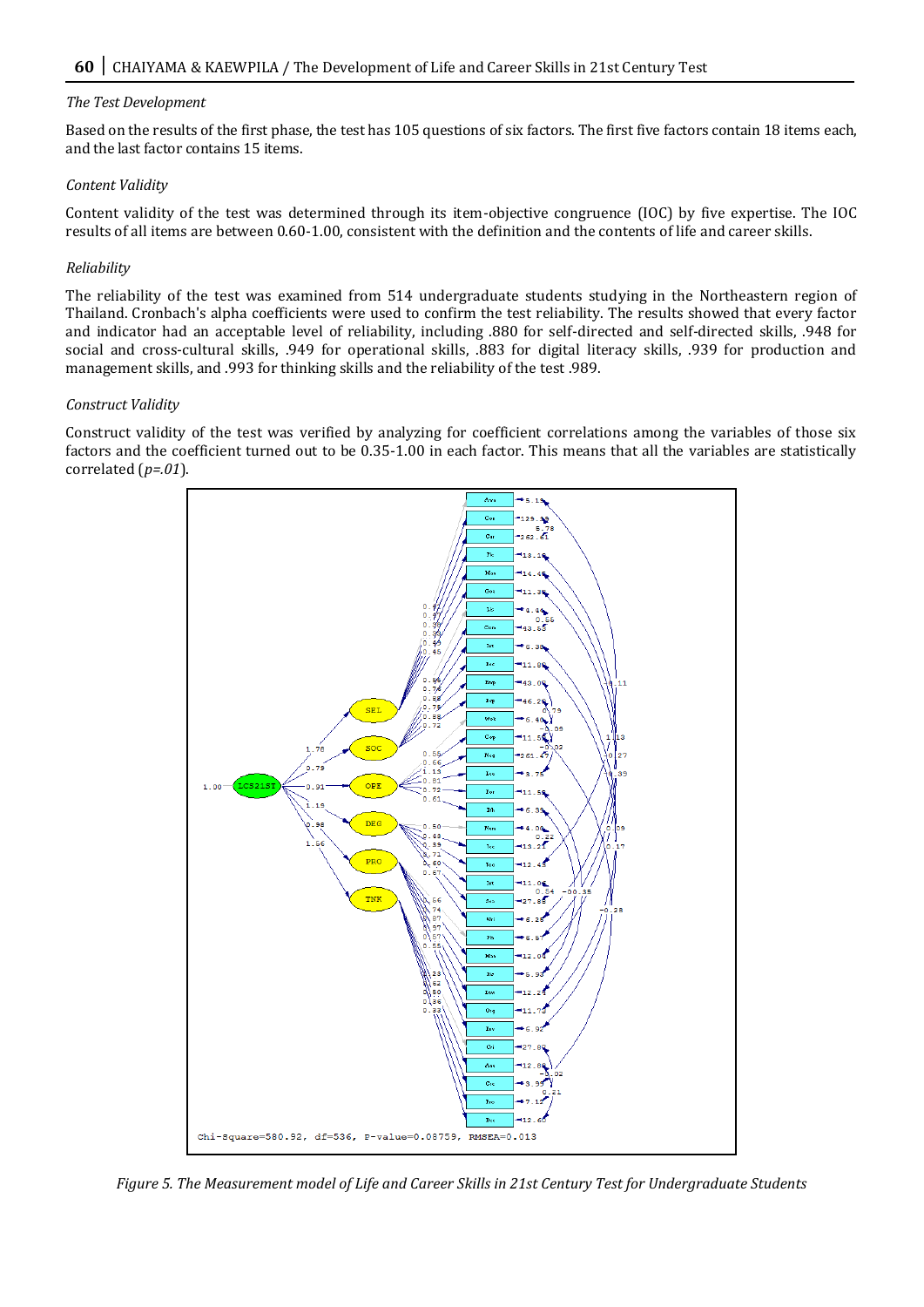*Table 3. Estimation of Statistical Parameters in the Measurement Model of Life and Career Skills in the 21st Century Test for Undergraduate Students*

|                                                                                                   |                                      |                | <b>Factor Loadings</b> |           |           |        |
|---------------------------------------------------------------------------------------------------|--------------------------------------|----------------|------------------------|-----------|-----------|--------|
| Variable                                                                                          | <b>SE</b>                            | t              | <b>SS</b>              | <b>SC</b> | FS        | $R^2$  |
| <b>Self-Direction Skills</b>                                                                      |                                      |                |                        |           |           |        |
| Self-awareness                                                                                    |                                      |                | 0.4113                 | 0.1776    | $-0.0852$ | 0.0315 |
| Curiosity and self-directed learning                                                              | 0.3578                               | 1.3184         | 0.4717                 | 0.0414    | $-0.0039$ | 0.0017 |
| Confidence                                                                                        | 0.5003                               | 0.7520         | 0.3763                 | 0.0232    | $-0.0015$ | 0.0005 |
| Flexible and resilience                                                                           | 0.1266                               | 2.5781         | 0.3263                 | 0.0898    | $-0.0362$ | 0.0081 |
| Management of emotions and stress                                                                 | 0.1453                               | 3.3820         | 0.4915                 | 0.1282    | $-0.0358$ | 0.0164 |
| Goal-setting & time management                                                                    | 0.1303                               | 3.4591         | 0.4506                 | 0.1327    | $-0.0417$ | 0.0176 |
| <b>Social and Cross-cultural Skills</b>                                                           |                                      |                |                        |           |           |        |
| Listening                                                                                         |                                      |                | 0.5500                 | 0.2525    | 0.0620    | 0.0638 |
| Communication                                                                                     | 0.4582                               | 1.6666         | 0.7636                 | 0.115     | 0.0081    | 0.0132 |
| Interpersonal skills                                                                              | 0.2819                               | 3.1286         | 0.8819                 | 0.3296    | 0.0702    | 0.1086 |
| Respect for diversity                                                                             | 0.2934                               | 2.5726         | 0.7548                 | 0.2146    | 0.0323    | 0.0461 |
| Empathy                                                                                           | 0.4733                               | 1.8502         | 0.8757                 | 0.1323    | 0.0101    | 0.0175 |
| Responsibility                                                                                    | 0.4676                               | 1.5340         | 0.7173                 | 0.1049    | 0.0079    | 0.0110 |
| <b>Operational Skills</b>                                                                         |                                      |                |                        |           |           |        |
| Work Independently                                                                                |                                      | $\blacksquare$ | 0.5484                 | 0.2119    | 0.0349    | 0.0449 |
| Cooperation and teamwork                                                                          | 0.2728                               | 2.4248         | 0.6615                 | 0.1907    | 0.0247    | 0.0364 |
| Negotiation and conflict management                                                               | 0.9787                               | 1.1581         | 1.1334                 | 0.0699    | 0.0018    | 0.0049 |
| Leadership                                                                                        | 0.2483                               | 3.2420         | 0.8051                 | 0.3837    | 0.0869    | 0.1473 |
| Foreign language skills                                                                           | 0.2800                               | 2.5545         | 0.7154                 | 0.2063    | 0.0245    | 0.0425 |
| Work ethic                                                                                        | 0.2247                               | 2.7057         | 0.6081                 | 0.2339    | 0.0389    | 0.0547 |
| <b>Digital Literacy Skills</b>                                                                    |                                      |                |                        |           |           |        |
| Numeracy                                                                                          |                                      |                | 0.5014                 | 0.2433    | 0.0144    | 0.0592 |
| Technology                                                                                        | 0.1866                               | 2.3019         | 0.4295                 | 0.1174    | 0.0035    | 0.0138 |
| Tool and means of communication                                                                   | 0.1836                               | 2.1308         | 0.3911                 | 0.1102    | 0.0043    | 0.0122 |
| Internet                                                                                          | 0.2051                               | 3.4548         | 0.7085                 | 0.2083    | 0.0073    | 0.0434 |
| Search engines and search techniques                                                              | 0.2726                               | 2.2116         | 0.6028                 | 0.1134    | 0.0024    | 0.0129 |
| Writing reports and correspondence                                                                | 0.1718                               | 3.8771         | 0.6659                 | 0.2574    | 0.0083    | 0.0662 |
| <b>Producing and Management Skills</b>                                                            |                                      |                |                        |           |           |        |
| Planning and create a project                                                                     |                                      | $\blacksquare$ | 0.5610                 | 0.2139    | 0.0313    | 0.0457 |
| Project management                                                                                | 0.2704                               | 2.7278         | 0.7377                 | 0.208     | 0.0227    | 0.0432 |
| Risk management                                                                                   | 0.2625                               | 3.324          | 0.8724                 | 0.3372    | 0.0525    | 0.1137 |
| Law literacy                                                                                      | 0.3156                               | 3.0686         | 0.9686                 | 0.2668    | 0.0276    | 0.0712 |
| Organizing the workplace                                                                          | 0.2398                               | 2.3785         | 0.5703                 | 0.1642    | 0.0170    | 0.0270 |
| <b>Environment and Greening</b>                                                                   | 0.2026                               | 2.7103         | 0.5492                 | 0.2043    | 0.0278    | 0.0418 |
| <b>Thinking Skills</b>                                                                            |                                      |                |                        |           |           |        |
| Critical thinking                                                                                 |                                      |                | 1.2305                 | 0.227     | $-0.0203$ | 0.0515 |
| Analytical thinking                                                                               | 0.1637                               | 3.7602         | 0.6156                 | 0.1694    | $-0.0218$ | 0.0287 |
| Creative thinking                                                                                 | 0.1088                               | 4.6383         | 0.5047                 | 0.2449    | $-0.0557$ | 0.0600 |
| Problem-solving                                                                                   | 0.1134                               | 3.1767         | 0.3602                 | 0.1337    | $-0.0232$ | 0.0179 |
| Decision-making                                                                                   | 0.1403                               | 2.3579         | 0.3309                 | 0.092     | $-0.0117$ | 0.0086 |
|                                                                                                   | <b>Second-order Factors analysis</b> |                |                        |           |           |        |
| <b>Factors of Life and Career Skills in 21st century</b>                                          |                                      |                |                        |           |           |        |
| Self-Direction Skills                                                                             | 0.3044                               | 5.8527         | 1.7816                 | 1.7816    |           | 3.1740 |
| Social and Cross-Cultural Skills                                                                  | 0.2078                               | 3.8208         | 0.7940                 | 0.7940    |           | 0.6304 |
| <b>Operational Skills</b>                                                                         | 0.2541                               | 3.5950         | 0.9135                 | 0.9135    |           | 0.8344 |
| Digital Literacy Skills                                                                           | 0.2243                               | 5.2956         | 1.1880                 | 1.1880    |           | 1.4114 |
| Producing and Management Skills                                                                   | 0.2538                               | 3.8447         | 0.9757                 | 0.9757    |           | 0.9521 |
| <b>Thinking Skills</b>                                                                            | 0.2452                               | 6.3647         | 1.5606                 | 1.5606    |           | 2.4353 |
| x <sup>2</sup> = 580.9240; df=536; p=0.08759; RMSEA=0.01278; RMR=0.03899; GFI=0.9392; AGFI=0.9286 |                                      |                |                        |           |           |        |
|                                                                                                   |                                      |                |                        |           |           |        |

Model AIC= 768.9240, Saturated AIC= 1260.00, Model CAIC= 1261.6930, Saturated CAIC= 4562.6007

The test of harmoniousness of the measurement model and the empirical data showed that the model is a good fit with the empirical data, as  $x^2 = 580.9240$ , df = 536, p = 0.08759, RMSEA = 0.01278, RMR = 0.03899, GFI = 0.9392, and AGFI = 0.9286. The results of the first confirmatory factor analysis of the measurement model of all 35 indicators revealed that the factor loadings are 0.3263 –1.2305, indicating the measurement model construct is valid, as the loadings were between 0.0005-0.1473. The result of second-order confirmatory factor analysis also confirmed the good fit to the empirical data, with the factor loadings of 0.7940-1.7816. The loadings of each factor sorting in descending order as; self-direction skills 1.7816, thinking skills 1.5606, digital literacy skills 1.1880, producing and management skills 0.9757, operational skills 0.9135, and social and cross-cultural skills 0.7940, respectively.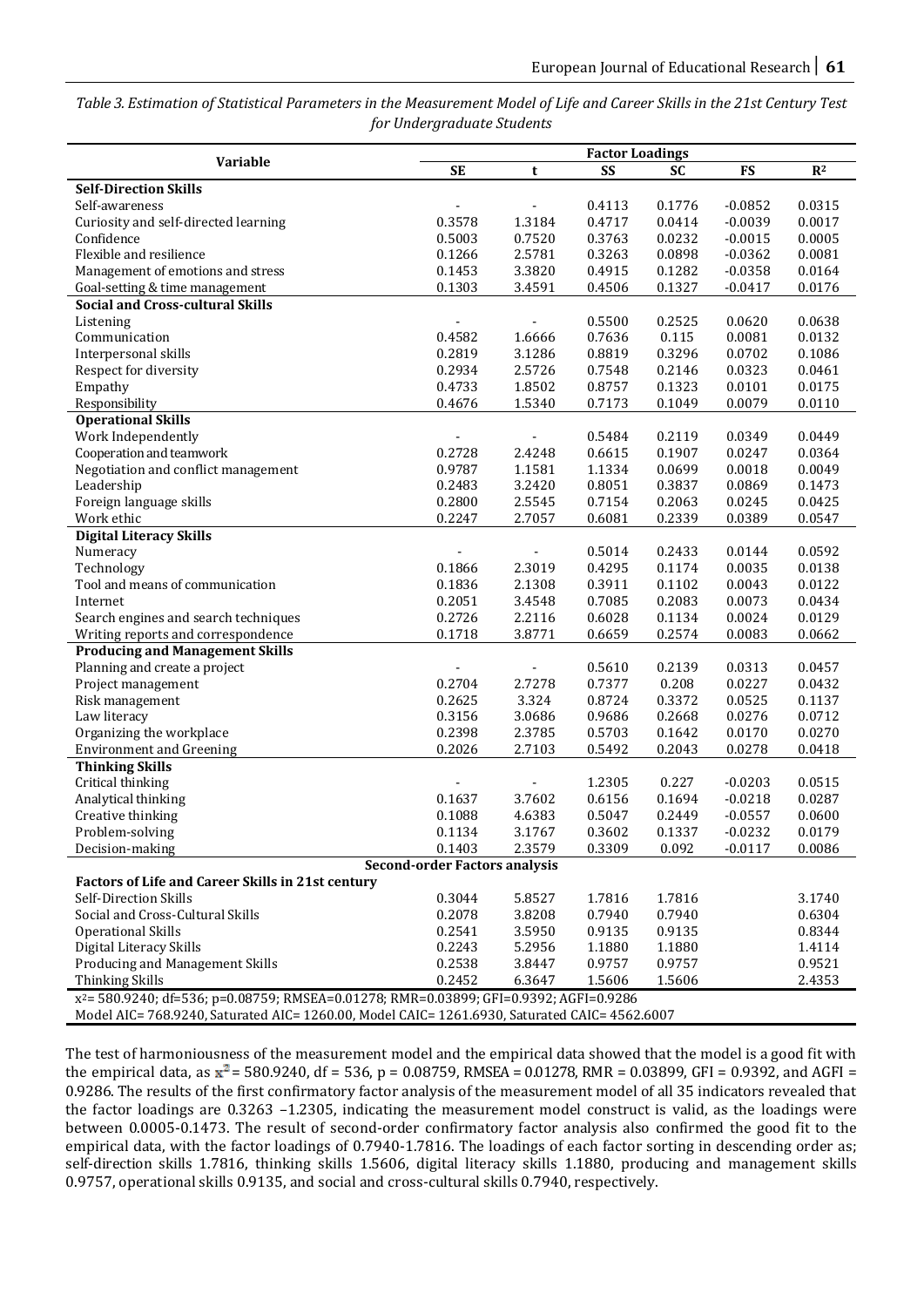According to the first and second-order analysis, all six factors of the life and career skills in 21st century for undergraduate students are well fit with the empirical data and, therefore, it has construct validity.

#### **Discussion**

#### *Factors and Indicators of Life and Career skills*

Life and career skills in 21st century for undergraduate students consist of six factors— namely, self-direction skills, social and cross-cultural skills, operational skills, digital literacy skills, producing and management skills, and thinking skills. These factors are Self-direction skills that help one truly know and understand themselves as they can use these skills to manage and control their behavior and emotion. Being skillful in this factor can, also, make them perceive lead to social and crosscultural skills that enable them to perceive and comprehend other's perspectives, build a good relationship. Not only working nor living happily with others are essential for social and cross-cultural skills, but operational skills are also helpful in working alone or with others, as these skills require a wide range of skills including ethics, responsibility, leadership, and foreign language skills to negotiate and manage conflicts. In addition, digital literacy skills benefit from applying digital technology media and devices for communication, information retrieval, work, and even invention. To do this, production and management skills are required for planning and management, seeing opportunities, and accepting potential risks that are likely to happen in the future to achieve the goals with the inclusive of ethical and law literacy along with social and environmental responsibility. All the skills mentioned above require thinking skills, especially critical and analytical thinking as part of the higher-order thinking skill which is helpful for job comprehension, building a positive attitude towards the job, and being ethical and responsible, being creative for making new inventions, and being critical for effective decisionmaking and problem-solving.

In 21st century, life and career skills are essential that all students need to be prepared before entering a workforce market or working with others. According to the complexity of the real work situations, being able to think analytically, creatively, and critically can bring out the best and effective decision-making or problem-solving that makes their work, as well as their living, succeed. All six factors of the test are also consistent with the National Qualification Frameworks for Higher Education in Thailand (TQF) launched by the Office of Higher Education Commission (OHEC, 2009). In addition, this study is also consistent with many scholars and organizations related to life and careers, i.e. (WHO, 1999; International Youth Foundation, 2014; Neary et al., 2015; Economist Intelligence Unit Limited, 2015; UNICEF, 2017; UNESCO, 2018; Partnership for 21st Century Skills, 2009; West Yadkin Elementary, 2020; Trembath, 2020; OBEC, 2012). The development of life and career skills for the 21st century test is also in accordance with the study of Mofrad et al. (2013). This study was to develop a scale for measuring students' life skills aged 18-25 years old, in four areas: 1) communication, 2) decision-making, 3) health care, 4) and identity development. Jegannathan et al. (2014) also investigated the effects of school-based life skills enhancement for adolescent students in Cambodia using The Life Skills Scale in four components as 1) interpersonal skills, 2) interpersonal and problem-solving skills, 3) decision-making skills, and 4) maintaining one's health and identity, and goal-setting skills. Furthermore, it is also consistent with the research of Tianroek et al. (2015) that developed a model for measuring life and occupational skills of upper secondary school students in the 21st century consisting of four components: 1) communication, 2) building relationships between people, 3) problem solving, and 4) management.

#### *The Test Development*

The life and career in 21st century test is a 5 point Likert Scale consisting of 105 items of the key traits or behavior needed to be measured. The quality of the test has been examined by five experts, based on the scale development theory, both qualitative and quantitative approaches (Lawthong, 2018; Pasiphol, 2016; Tangdhanakanond, 2014; Taweerat, 2000; Wongwanich, 2003). All questions were evaluated its content validity by five expertise for IOC values, resulted in 0.60-100. Construct validity is a good fit for the empirical data ( $x^2$  = 580.9240, df = 536, p = 0.08759, & confirmatory factor analysis both first and second-order demonstrated the factor loadings of all six factors were lying between 0.7940 -1.7816 which were reliable and applicable for creating the test. The procedures of developing the test relied on the relevant and acceptable theories of sampling methodology Bentler and Chou (1987) and factor analysis Gagne and Hancock (2006).

Descriptive statistics were used to describe the basic features of the samples, and to describe the distribution of the variables*-namely,* frequency, distribution, percentage, max-min values, coefficient of variance, skewness, and kurtosis. To examine the quality of the factors and indicators, CFA was used in terms of content validity and the goodness of fit of the test. In addition, CFA is also used to examine the structure of variables and describe the relationship between them in terms of the smallest number of the latent variables which are the factors to be measured (Daniel, 1989; Joreskog & Sorbom, 1989) for finding the factors relevant to this study.

#### **Conclusion**

This study yielded two main findings - 1) the factors and indicators of life and career skills in 21st century consisted of 6 factors, and 35 indicators— namely, self-direction skills (6 indicators), social and cross-cultural skills (6 indicators), operational skills (6 indicators), digital literacy skills (6 indicators), producing and management skills (6 indicators), and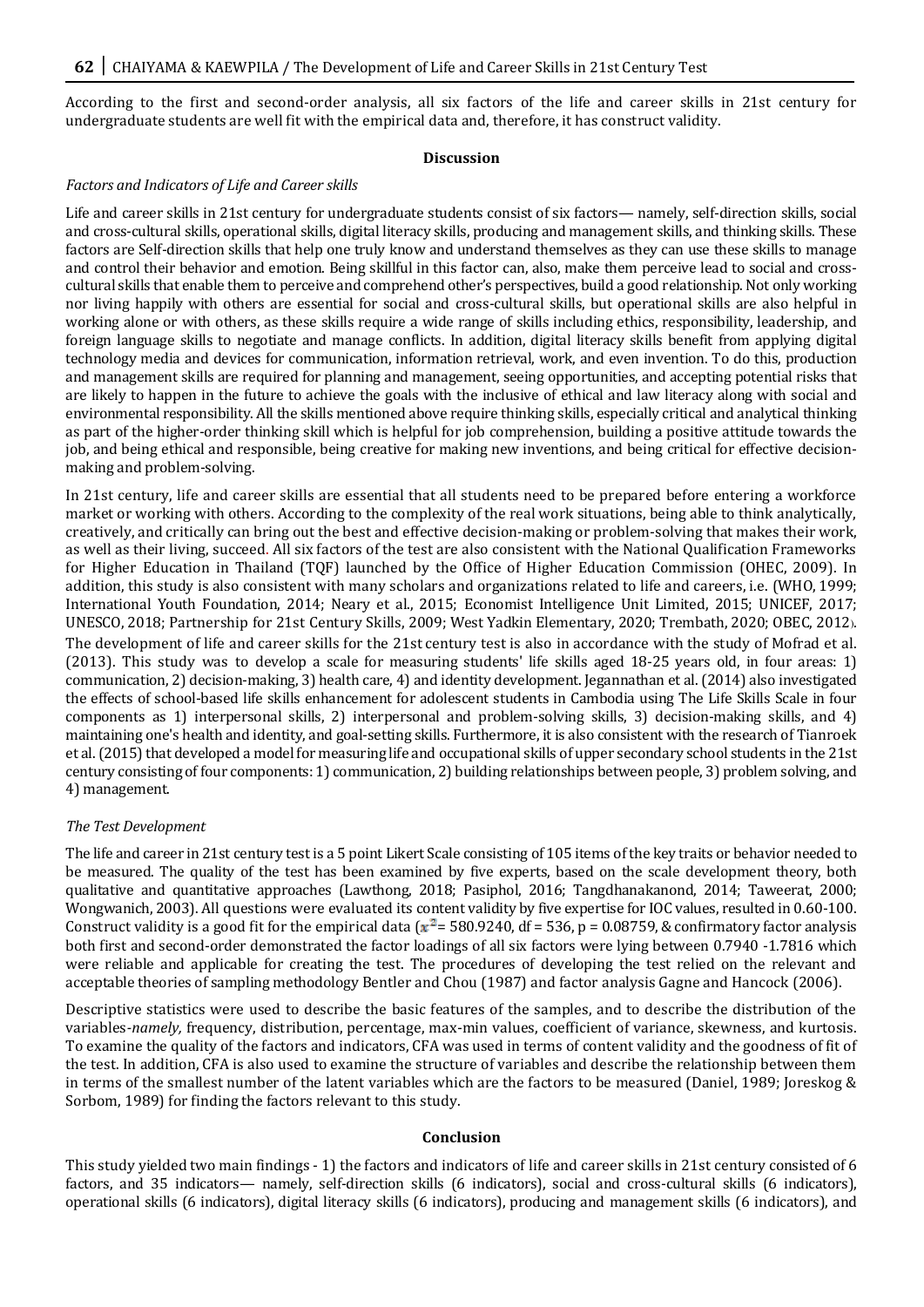thinking skills (6 indicators) and 2) The life and career skill in 21st century test has, totally, 105 items. The test has quality evaluated by five experts reveals that the content is reflects the required knowledge for the skills, the reliability of all test items is acceptable, and all six factors demonstrate good construct validity. Factor loadings, according to the first and second confirmatory factor analysis of the factors are reliable. The factors and indicators can be used to set goals, examine, and be used as criteria for life and career skills assessment in higher education students. They can also be used as a guideline for planning education programs effectively and productively, based on students' levels of life and career skills. In addition, the test can be used to measure students' level of life and career skills directly to the set criteria.

#### **Recommendations**

Based on the results, the test can be used to measure the levels of life and career skills in various groups of people. For example, to measure the skills of the freshmen to know their strengths and weaknesses of each factor, for planning to improve the skills that are under the threshold; to probe the progress of the skills development in senior students if they are ready for the workforce market after their graduation, and finally to assess employees' performance for more productivity. Lecturers and academic support personnel, moreover, should be recommended to take a training course on the life and career skills to acquire knowledge and understanding, so they can apply them in their lectures or their jobs to develop or support students' potentials appropriately. For further study, there should be a study on factors that hinder the development of these skills in any level of study to obtain data for planning or designing learning activities or for improving a curriculum that responds to the changes in 21st century. However, the test has totally 105 items, which can be a serious threat to reliability and validity, therefore, it is important to clarify significance, purposes and benefits of the test prior to the test administration.

#### **Limitations**

There are two limitations of this study. Firstly, the use of the Likert-type-scale test to collect data in Phase 2 made the answers biased as this type of scale has been used to measure the levels of feelings, emotions, or attitudes while responding to the scale. However, the statistical inference and face-to-face data collections without exposing participants' identities can eliminate their concerns and bias. Another limitation is the amount of time it takes to collect data during the Coronavirus disease (COVID-19) outbreak as it required careful handling and management to prevent the spreading of the disease, taking longer than scheduled.

#### **Acknowledgments**

This study received funding from the Faculty of Education, Thailand National Sports University Udon Thani Campus. We express our gratitude to all the participants, experts, students, and people involved in this study for making it smooth and fruitful.

#### **Authorship Contribution Statement**

Chaiyama: Conceptualization, design, analysis, writing, drafting manuscript, critical revision of the manuscript. Kaewpila: data collection, statistical analysis, data analysis and interpretation, document review, technical and material support.

#### **References**

- Bai, J., & Ng, S. (2005). Test for skewness, kurtosis and normality for time series data. *Journal of Business & Economics Statistics, 23*(1), 49-60[. https://doi.org/10.1198/073500104000000271](https://doi.org/10.1198/073500104000000271)
- Battelle for Kids. (2019). *Framework for 21st century learning definitions.* <https://bit.ly/3i9iQDK>
- Bentler, P. M., & Chou, C. P. (1987). Practical issues in structural modeling. *Sociological Methods & Research*, *16*(1), 78- 117[. https://doi.org/10.1177/0049124187016001004](https://doi.org/10.1177/0049124187016001004)

Creswell, J. W., & Plano Clark, V. L. (2011). *Designing and conducting mixed methods research* (2nd ed). SAGE.

- Daniel, L. G. (1989, November 8-10). *Comparisons of exploratory and confirmatory factor analysis* [Paper presentation]. The annual meeting of the southwest educational research association, Little Rock, United States. <https://bit.ly/3nfxR8I>
- Department of Mental Health, Ministry of Public Health. (2016). *Knowledge of integrated adolescent health care operations for a team of teen health managers (Teen manager).* Beyond Publishing Co., Ltd.
- Drew, C. A. (2016). *Career skills to increase your marketability: How to use your college education to develop the skills that employers value*. American Psychological Association. <https://bit.ly/3jh1jdd>
- Economist Intelligence Unit Limited. (2015). *Driving the skills agenda: preparing students for the future.* <https://bit.ly/3kIWESK>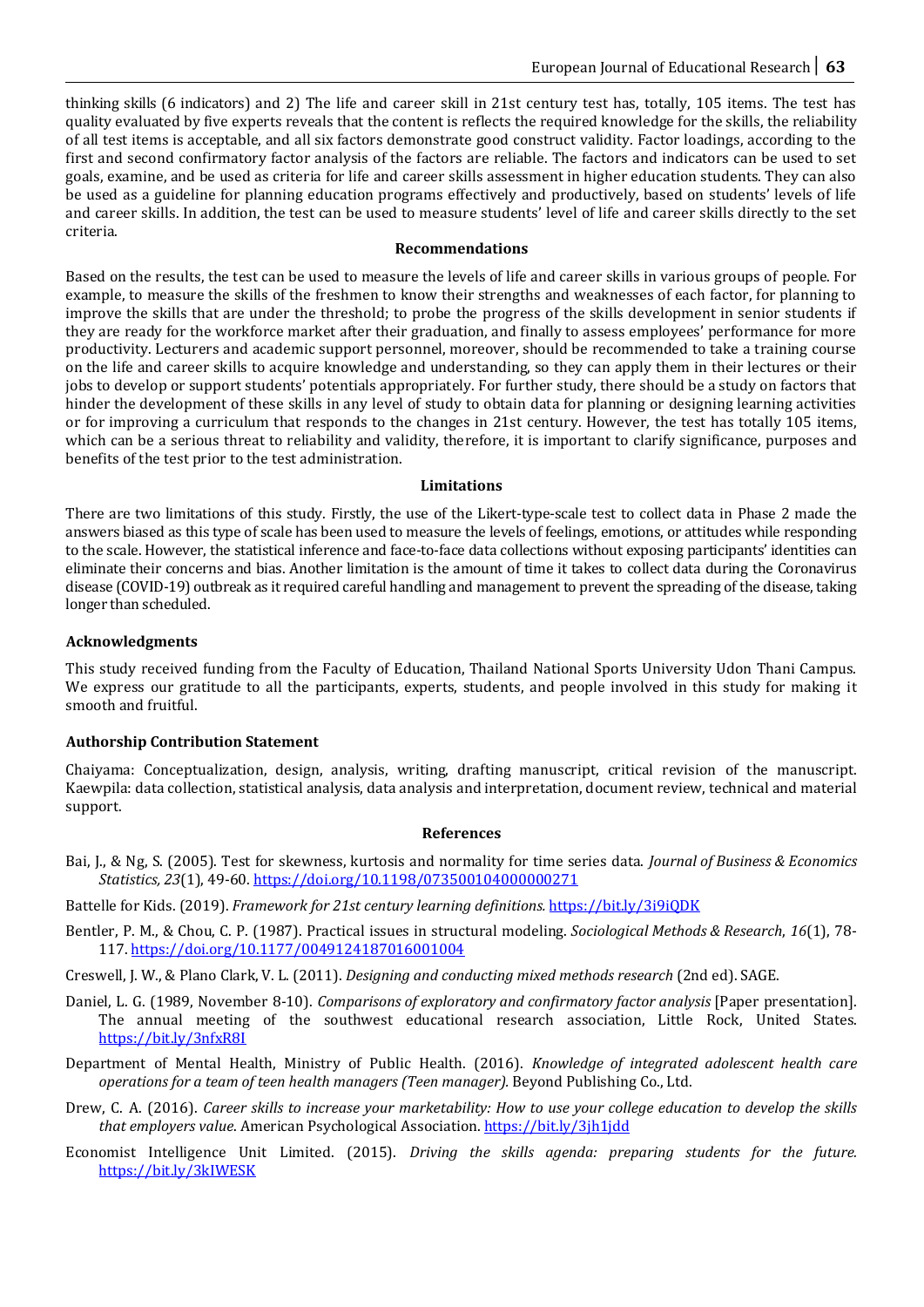- Gagne, P., & Hancock, G. R. (2006). Measurement model quality, sample size, and solution propriety in confirmatory factor models. *Multivariate Behavioral Research*, *41*(1), 65-83. [https://doi.org/10.1207/s15327906mbr4101\\_5](https://doi.org/10.1207/s15327906mbr4101_5)
- Herzing University. (2021). 7 *Important teamwork skills you need in school and your career.* <https://bit.ly/3AJV9cA>
- Hoskins, B., & Liu, L. (2019). *Measuring life skills: In the context of life skills and citizenship education the middle east and north Africa.* United Nations Children's Fund (UNICEF) and the World Bank.<https://uni.cf/3mbwadg>
- International Youth Foundation. (2014). *Strengthening life skills for youth a practical guide to quality programming.* <https://bit.ly/3EGBVH1>
- Jegannathan, B., Dahlblom, K., & Kullgren, G. (2014). Outcome of a school-based intervention to promote life skills among young people in Cambodia. *Asian Journal of Psychiatry, 9,* 78-84.<https://doi.org/10.1016/j.ajp.2014.01.011>
- Joreskog, K. G., & Sorbom, D. (1989). *LISREL 7: A Guide to the program and applications* (2nd ed.). SPSS Inc.
- Knowlton, N. (2013, November 1). *21st-century students and skills.* Nancyknowlton. <https://bit.ly/3jjPZgF>
- Lawthong, N. (2018). *Educational research tools development*. Chulalongkorn University Printing House.
- Minnesota State Colleges and Universities. (2021). *What are job skills?* MyMnCareers. <https://bit.ly/3F9ROGm>
- Mofrad, S., Chee, K. F., Koh, A. E., & Ikechukwu, U. (2013). Investigating life skills among young students in Malaysia. *International Journal of Social Science and Humanity*, *3*(3), 210-213. <https://doi.org/10.7763/ijssh.2013.v3.229>
- National Statistical Office. (2021). *A survey on the working conditions of the Thai people in the first quarter of 2021.*  [https://bit.ly/](https://bit.ly/3AwpdZ9)3AwpdZ[9](https://bit.ly/3AwpdZ9)
- Neary, S., Dodd, V., & Hooley, T. (2015). *Understanding career management skills: Findings from the first phase of the CMS leader project.* International Centre for Guidance Studies, University of Derby.
- Office of the Basic Education Commission. (2012). *Life skills enhancement based on the development of primary secondary learners.* <https://bit.ly/3E3l93V>
- Office of the Higher Education Commission. (2009). *Thai Qualifications Framework for Higher Education (TQF: HEd).*  <https://bit.ly/3m1XSI3>
- Partnership for 21st Century Skills. (2009). *P21 Framework Definitions.* <https://files.eric.ed.gov/fulltext/ED519462.pdf>
- Pasiphol, S. (2016). *Learning measurement and evaluation.* Chulalongkorn University Printing House.
- Tangdhanakanond, K. (2014). *Practical skills measurement and evaluation.* Chulalongkorn University Printing House.
- Tantipiwatanaskul, P., Sanmahayak, U., Klinchan, P., & Norsuwan, C. (2012). *6 Life skills building questions: An experience for teachers of all subject areas.* Junelai Morning Limited Partnership*.*
- Taweerat, P. (2000). *Research methods in behavioral and social sciences* (8th ed). Office of Technical Testing Education, Srinakharinwirot University.
- Tianroek, C., Traiwichitkhun, C., & Siriparp, T. (2015). Development of measurement model of life and career skills of upper secondary school students in 21st century. *An Online Journal of Education*, *10*(4), 224-237. <https://bit.ly/3ppvraj>
- Trembath, A. (2020, May 5). *15 Invaluable career skills you can develop while travelling.* Career Gappers. <https://bit.ly/3aVuf6b>
- United Nations Children's Fund. (2017). *Reimagining life skills and citizenship education in the middle east and north Africa: A four-dimensional and systems approach to 21st century skills conceptual and programmatic framework*. <https://uni.cf/2WivyIJ>
- United Nations Children's Fund. (2020). *Comprehensive life skills framework rights based and life cycle approach to building skills for empowerment.* <https://uni.cf/3odTDvN>
- United Nations Educational, Scientific and Cultural Organization. (2018). *Reviewing life and work skills for youth in Lebanon.* <https://bit.ly/3odZtNA>
- West Yadkin Elementary. (2020). *Life and career skills.* <https://bit.ly/3AGkmEC>
- Wongwanich, S. (2003). *Practical skills measurement* (4th ed). Faculty of Education, Chulalongkorn University
- World Health Organization. (1999). *Partners in life skills education: conclusions from a united nations inter-agency meeting*. [https://www.who.int/mental\\_health/media/en/30.pdf](https://www.who.int/mental_health/media/en/30.pdf)
- Yap, B. W., & Sim, C. H. (2011). Comparisons of various types of normality tests. *Journal of Statistical Computation and Simulation, 81*(12), 2141–2155[. https://doi.org/10.1080/00949655.2010.520163](https://doi.org/10.1080/00949655.2010.520163)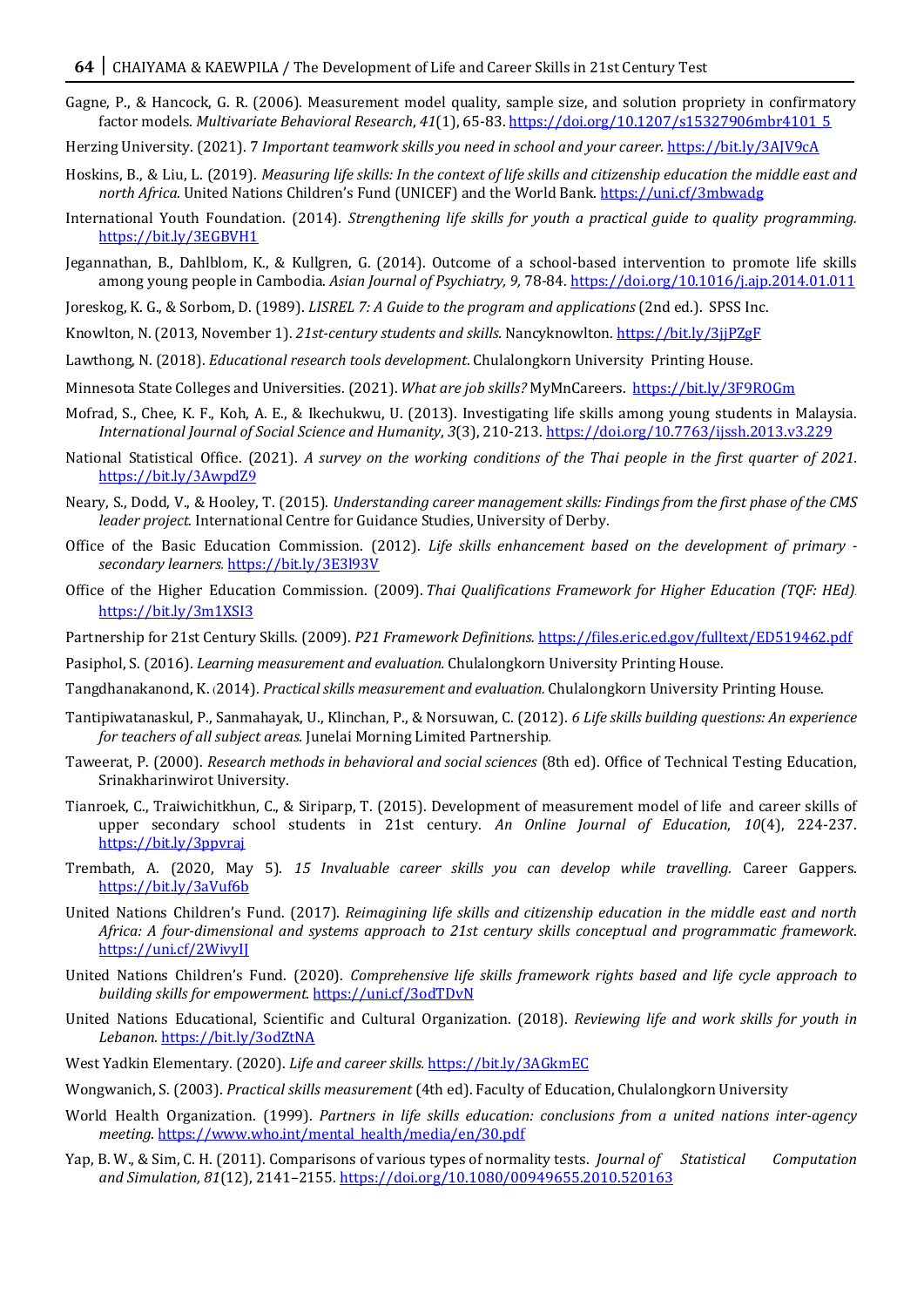### **Appendix**

# *Life and Career Skills in 21st Century Test for Undergraduate Students*

Direction: Read each statement carefully and put the checkmark (√) in the space that responses to your actions or practices. (5 = always true, 4 = usually true, 3 = Neutral, 2 = sometimes true, 1 = rarely true).

|                               |    | <b>Self-Awareness</b>                                                                                                        | 5 | 4                       | 3 | 2                | 1            |
|-------------------------------|----|------------------------------------------------------------------------------------------------------------------------------|---|-------------------------|---|------------------|--------------|
|                               | 1  | Self-understanding in terms of thinking, feelings, and behavior including                                                    |   |                         |   |                  |              |
|                               |    | strengths, weaknesses, potential, and abilities                                                                              |   |                         |   |                  |              |
|                               | 2  | Self-esteem, positive self-assessment, self-value, and pride                                                                 |   |                         |   |                  |              |
|                               | 3  | Use experiences that are learned and self-understanding as the basis for                                                     |   |                         |   |                  |              |
|                               |    | learning and understanding others.                                                                                           | 5 | $\overline{\mathbf{4}}$ | 3 | $\mathbf{2}$     |              |
|                               |    | <b>Curiosity and Self-Directed Learning</b><br>Interest and willing to take the opportunity to learn on your own and looking |   |                         |   |                  | 1            |
|                               | 4  | for suggestions to improve your understanding.                                                                               |   |                         |   |                  |              |
|                               |    | Seeking new knowledge and skills related to work and professions for self-                                                   |   |                         |   |                  |              |
|                               | 5  | improvement continuously.                                                                                                    |   |                         |   |                  |              |
|                               | 6  |                                                                                                                              |   |                         |   |                  |              |
| Self-Direction Skills         |    | Willing to have expertise in knowledge, skills and expanding them to excellence<br>Confidence                                | 5 | $\overline{\mathbf{4}}$ | 3 | $\mathbf{2}$     | 1            |
|                               |    | Have knowledge and expertise in the field of study and skills related to the work                                            |   |                         |   |                  |              |
|                               | 7  | responsibilities                                                                                                             |   |                         |   |                  |              |
|                               | 8  | Believe in one's potential and abilities, expecting success in every work                                                    |   |                         |   |                  |              |
|                               |    | responsibility.                                                                                                              |   |                         |   |                  |              |
|                               | 9  | Have a drive and determination to be successful and excellent at the job and                                                 |   |                         |   |                  |              |
|                               |    | being confident of own decisions.                                                                                            |   |                         |   |                  |              |
|                               |    | <b>Flexible and Resilience</b>                                                                                               | 5 | $\boldsymbol{4}$        | 3 | $\boldsymbol{2}$ | 1            |
|                               | 10 | Adapt to new challenges according to roles, responsibilities, contexts, situations,                                          |   |                         |   |                  |              |
|                               |    | and environment in the organization.                                                                                         |   |                         |   |                  |              |
|                               | 11 | Accept recommendations, suggestions, critics; prompting to improve and open<br>to new methods                                |   |                         |   |                  |              |
|                               | 12 | Be able to change plans or actions to deal effectively with changing situations                                              |   |                         |   |                  |              |
|                               |    | 5                                                                                                                            | 4 | 3                       | 2 | 1                |              |
|                               | 13 | <b>Management of Emotions and Stress</b><br>Be aware of your own emotions and feelings when changes occur.                   |   |                         |   |                  |              |
|                               | 14 | Stay calm and self-control under stressful situations                                                                        |   |                         |   |                  |              |
|                               | 15 | Relaxed even when feeling tired from work or duty.                                                                           |   |                         |   |                  |              |
|                               |    | <b>Goal-setting &amp; Time Management</b>                                                                                    | 5 | 4                       | 3 | $\mathbf{2}$     | 1            |
|                               | 16 | Decide on what you want and set clear goals to achieve.                                                                      |   |                         |   |                  |              |
|                               |    | Focus on activities and work carefully and efficiently, being on time according to                                           |   |                         |   |                  |              |
|                               | 17 | the established criteria and objectives.                                                                                     |   |                         |   |                  |              |
|                               | 18 | Create balance in the set goals (both short-term and long-term) and dealing                                                  |   |                         |   |                  |              |
|                               |    | with failures realistically                                                                                                  |   |                         |   |                  |              |
|                               |    | Listening                                                                                                                    | 5 | $\boldsymbol{4}$        | 3 | $\boldsymbol{2}$ | $\mathbf{1}$ |
| ≝                             | 19 | Pay full attention to what others said, taking the time to understand the issues                                             |   |                         |   |                  |              |
|                               |    | of that listening.                                                                                                           |   |                         |   |                  |              |
|                               | 20 | Ask questions that show an interest in listening to help check to understand the                                             |   |                         |   |                  |              |
|                               |    | messages.                                                                                                                    |   |                         |   |                  |              |
|                               | 21 | Have etiquette of listening, behaving, and expressing the right and appropriate                                              |   |                         |   |                  |              |
|                               |    | manners.<br>Communication                                                                                                    |   |                         |   |                  |              |
|                               |    | Present information clearly both in front of the audience and or groups of                                                   | 5 | 4                       | 3 | $\boldsymbol{2}$ | $\mathbf{1}$ |
| Social and Cross-cultural Ski | 22 | people with confidence.                                                                                                      |   |                         |   |                  |              |
|                               | 23 | Speake clearly with a friendly tone and use body language appropriately.                                                     |   |                         |   |                  |              |
|                               | 24 | Have good eye contact and be able to attract the attention of the person or                                                  |   |                         |   |                  |              |
|                               |    | interlocutor.                                                                                                                |   |                         |   |                  |              |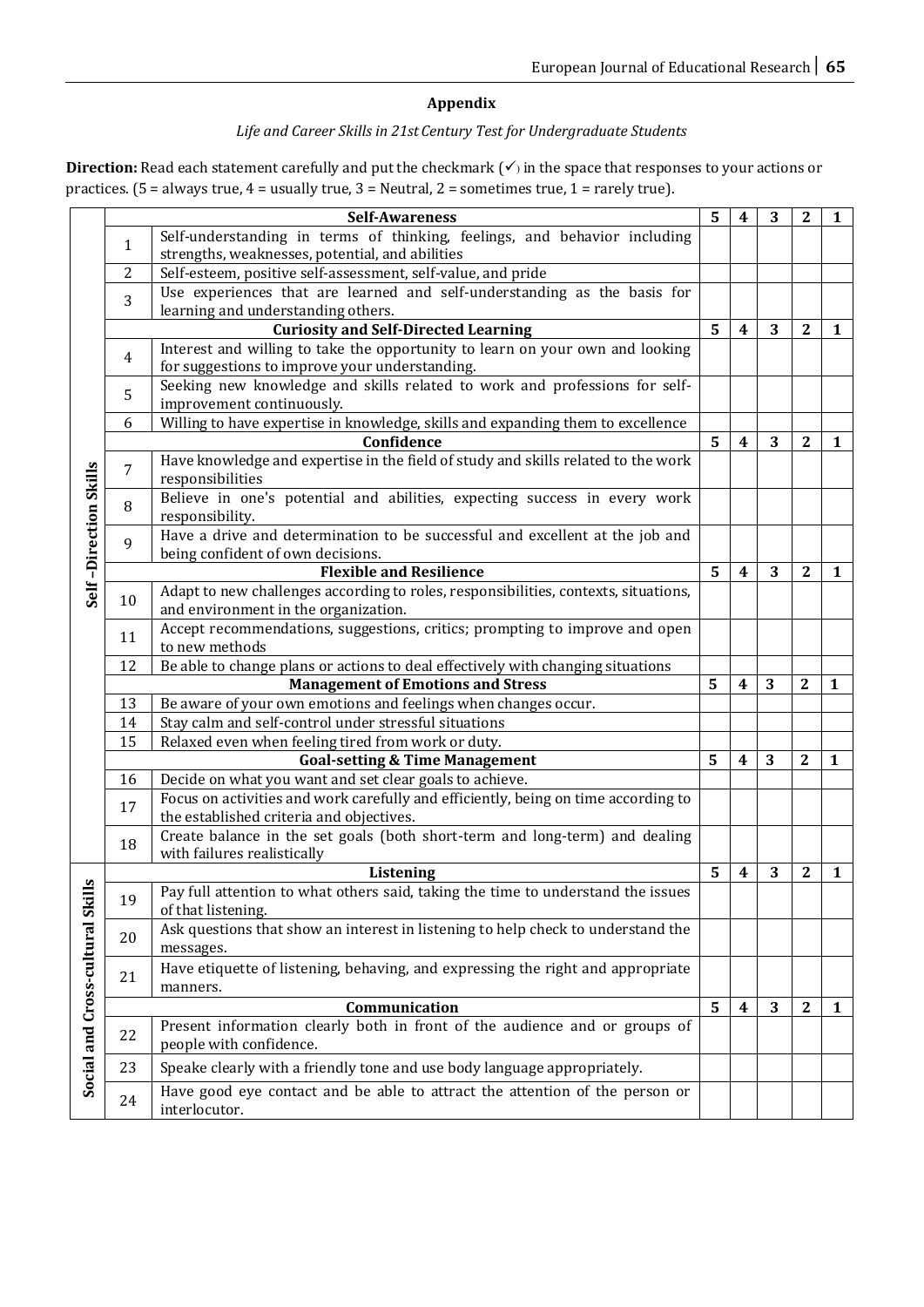|                                  |    | <b>Interpersonal Skills</b>                                                                                             | 5              | 4                       | 3 | 2                | 1            |
|----------------------------------|----|-------------------------------------------------------------------------------------------------------------------------|----------------|-------------------------|---|------------------|--------------|
|                                  | 25 | Open-minded and encourage communication with others at any level, trust to<br>share personal experiences.               |                |                         |   |                  |              |
|                                  | 26 | Open to listen to different perspectives or opinions, offer opinions, and answer<br>questions honestly, without hiding. |                |                         |   |                  |              |
|                                  | 27 | Know the right timing to speak on different occasions to create love,<br>understanding, and effective cooperation.      |                |                         |   |                  |              |
|                                  |    | <b>Respect for Diversity</b>                                                                                            | 5              | 4                       | 3 | $\mathbf{2}$     | 1            |
|                                  | 28 | Respect and accept the roles and duties of others as well as treat them with<br>respect.                                |                |                         |   |                  |              |
|                                  | 29 | Respect for human dignity, know how to protect your rights, and respect others.                                         |                |                         |   |                  |              |
|                                  | 30 | Accept and work with others who differ in education, society, and culture.                                              |                |                         |   |                  |              |
|                                  |    | <b>Empathy</b>                                                                                                          | 5              | 4                       | 3 | $\boldsymbol{2}$ | 1            |
|                                  | 31 | Be aware of the feelings, needs, thoughts, desires, and preferences of others.                                          |                |                         |   |                  |              |
| Social and Cross-cultural Skills | 32 | Be able to read the emotions and feelings of others, and understand what others<br>have done.                           |                |                         |   |                  |              |
|                                  | 33 | Express helpfulness, generosity, and friendliness to others.                                                            |                |                         |   |                  |              |
|                                  |    | Responsibility                                                                                                          | 5              | $\boldsymbol{4}$        | 3 | $\mathbf{2}$     | $\mathbf{1}$ |
|                                  | 34 | Be aware of your roles, duties, and responsibilities to others and society.                                             |                |                         |   |                  |              |
|                                  | 35 | work successfully and patiently under pressure with effectiveness                                                       |                |                         |   |                  |              |
|                                  |    | Be responsible for your duties and decisions to provide the best benefits to the                                        |                |                         |   |                  |              |
|                                  | 36 | organization and society.                                                                                               |                |                         |   |                  |              |
|                                  |    | <b>Work Independently</b>                                                                                               | $5^{\circ}$    | $\boldsymbol{4}$        | 3 | $\mathbf{2}$     | $\mathbf{1}$ |
|                                  |    | Work to the fullest extent of knowledge and ability, check the work carefully to                                        |                |                         |   |                  |              |
|                                  | 37 | make sure of its completeness and accuracy.                                                                             |                |                         |   |                  |              |
|                                  | 38 | Accomplish tasks alone, effectively without direct assistance or supervision.                                           |                |                         |   |                  |              |
|                                  |    | Complete work on time efficiently according to the quality and standards of                                             |                |                         |   |                  |              |
|                                  | 39 | work.                                                                                                                   |                |                         |   |                  |              |
|                                  |    | <b>Cooperation and Team Work</b>                                                                                        | 5              | $\overline{\mathbf{4}}$ | 3 | $\mathbf{2}$     | $\mathbf{1}$ |
|                                  |    | Be cooperative, willing to work, and take responsibility for the job appropriately                                      |                |                         |   |                  |              |
|                                  | 40 | for your own work experiences.                                                                                          |                |                         |   |                  |              |
|                                  | 41 | Commit to work objectives and team activities to effectively achieve the                                                |                |                         |   |                  |              |
|                                  |    | common goals.                                                                                                           |                |                         |   |                  |              |
|                                  | 42 | Build good relationships within a group or team, participate in decision-making                                         |                |                         |   |                  |              |
|                                  |    | and problem solving with the team.                                                                                      |                |                         |   |                  |              |
|                                  |    | <b>Negotiation and Conflict Management</b>                                                                              | 5              | 4                       | 3 | $\boldsymbol{2}$ | 1            |
|                                  | 43 | Be able to use interpersonal communication skills to negotiate effectively                                              |                |                         |   |                  |              |
|                                  |    | Be able to be a mediator or coordinator with the potential to explain or give                                           |                |                         |   |                  |              |
|                                  | 44 | acceptable reasons to deal with conflicts effectively.                                                                  |                |                         |   |                  |              |
| <b>Operational Skills</b>        | 45 | Use interpersonal problem-solving skills to lead the organization towards its<br>goals.                                 |                |                         |   |                  |              |
|                                  |    | Leadership                                                                                                              | $5\phantom{a}$ | $\boldsymbol{4}$        | 3 | $\mathbf{2}$     | $\mathbf{1}$ |
|                                  | 46 | Have a vision and be able to communicate your vision or goals in working with                                           |                |                         |   |                  |              |
|                                  | 47 | your team or people in the organization.<br>Drive and create a positive impact on your work and gain the support and    |                |                         |   |                  |              |
|                                  |    | assistance of others.<br>Guide and lead the organization towards the desired results and goals                          |                |                         |   |                  |              |
|                                  | 48 | effectively.                                                                                                            |                |                         |   |                  |              |
|                                  |    | <b>Foreign-language Skills</b>                                                                                          | 5              | $\overline{\mathbf{4}}$ | 3 | $\mathbf{2}$     | $\mathbf{1}$ |
|                                  | 49 | Use the English language in verbal communication appropriately to society,<br>culture, situation, and work.             |                |                         |   |                  |              |
|                                  | 50 | Use the English language to communicate for work effectively.                                                           |                |                         |   |                  |              |
|                                  | 51 | Use the English language in written communication, pertinently, and correctly.                                          |                |                         |   |                  |              |
|                                  |    | <b>Work ethic</b>                                                                                                       | 5              | $\overline{\mathbf{4}}$ | 3 | $\mathbf{2}$     | $\mathbf{1}$ |
|                                  | 52 | Be honest, behave morally, and be a good citizen                                                                        |                |                         |   |                  |              |
|                                  | 53 | Comply with the social rules and regulations, being disciplined to work reliably.                                       |                |                         |   |                  |              |
|                                  | 54 | Being a role model in desirable behavior, reliability, and being dependable in                                          |                |                         |   |                  |              |
|                                  |    | the performance of duties                                                                                               |                |                         |   |                  |              |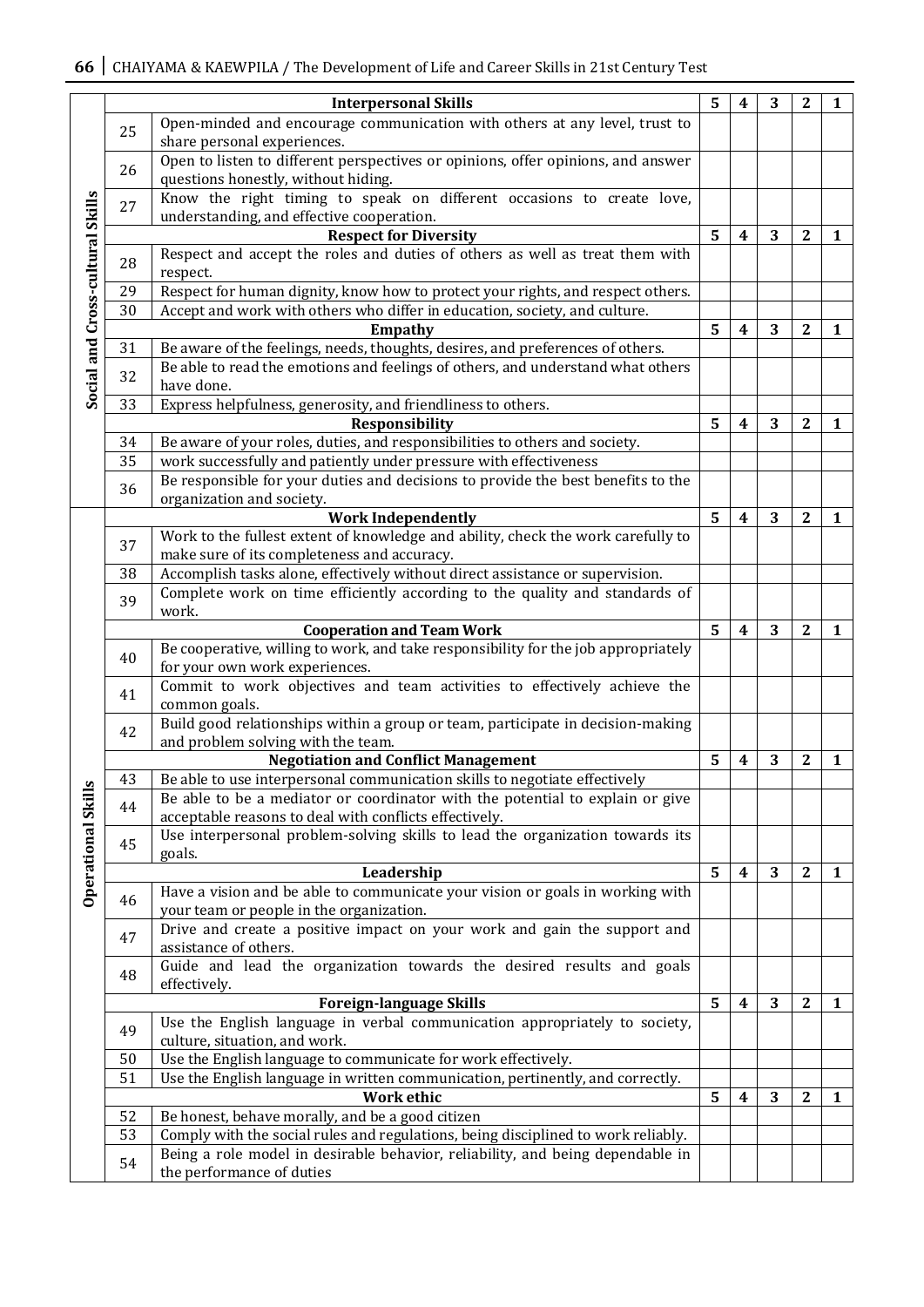|                                        |                                                                                      | <b>Numeracy</b>                                                                                                                                          | 5 | 4                       | 3 | 2                | 1            |
|----------------------------------------|--------------------------------------------------------------------------------------|----------------------------------------------------------------------------------------------------------------------------------------------------------|---|-------------------------|---|------------------|--------------|
|                                        |                                                                                      |                                                                                                                                                          |   |                         |   |                  |              |
|                                        | 55                                                                                   | Apply correct basic computation for problem-solving and decision-making.                                                                                 |   |                         |   |                  |              |
|                                        | 56                                                                                   | Be able to use a statistics application, and to interpret those computed data.                                                                           |   |                         |   |                  |              |
|                                        | 57                                                                                   | Be able to present numerical or statistical data in various formats.                                                                                     |   |                         |   |                  |              |
|                                        |                                                                                      | <b>Technology</b>                                                                                                                                        | 5 | $\boldsymbol{4}$        | 3 | $\mathbf{2}$     | 1            |
|                                        | 58                                                                                   | Be able to use tools, equipment, or technology that are relevant to the job                                                                              |   |                         |   |                  |              |
|                                        |                                                                                      | effectively.                                                                                                                                             |   |                         |   |                  |              |
|                                        | 59                                                                                   | Be able to follow the instructions for use easily, and show a willingness to use                                                                         |   |                         |   |                  |              |
|                                        |                                                                                      | the necessary tools or technology.                                                                                                                       |   |                         |   |                  |              |
|                                        | 60                                                                                   | Be Skillful in the selection and application of the advantages of modern                                                                                 |   |                         |   |                  |              |
|                                        | technology to improve work performance efficiently.                                  |                                                                                                                                                          |   |                         |   |                  |              |
|                                        |                                                                                      | <b>Tool and Means of Communication</b>                                                                                                                   | 5 | $\overline{\mathbf{4}}$ | 3 | $\mathbf{2}$     | 1            |
|                                        | 61                                                                                   | Be able to choose communication applications purposefully and effectively.<br>Be part of an online community for information exchange and communication. |   |                         |   |                  |              |
|                                        | 62                                                                                   |                                                                                                                                                          |   |                         |   |                  |              |
|                                        | 63                                                                                   | Be able to use communication channels for broadcast or promote information                                                                               |   |                         |   |                  |              |
|                                        |                                                                                      | effectively.                                                                                                                                             | 5 |                         |   |                  |              |
|                                        |                                                                                      | Internet                                                                                                                                                 |   |                         |   | $\mathbf{2}$     | 1            |
|                                        | 64                                                                                   | Be able to use the Internet from various devices for learning and work                                                                                   |   |                         |   |                  |              |
|                                        |                                                                                      | confidently.                                                                                                                                             |   |                         |   |                  |              |
| Digital Literacy Skills                | Be able to store and share files via the web portals such as Google Drive,<br>65     |                                                                                                                                                          |   |                         |   |                  |              |
|                                        |                                                                                      | Dropbox, etc.                                                                                                                                            |   |                         |   |                  |              |
|                                        | 66                                                                                   | Be able to do transactions via the Internet, such as online banking, online                                                                              |   |                         |   |                  |              |
|                                        | trading, transportation booking, hotel reservation, etc.                             |                                                                                                                                                          |   |                         |   |                  |              |
|                                        |                                                                                      | 5<br><b>Search engines and Searching techniques</b>                                                                                                      |   | $\boldsymbol{4}$        | 3 | $\mathbf{2}$     | 1            |
|                                        |                                                                                      | Be able to choose search engines to search for information according to your                                                                             |   |                         |   |                  |              |
|                                        | 67                                                                                   | needs.                                                                                                                                                   |   |                         |   |                  |              |
|                                        |                                                                                      | Be able to select suitable searching techniques for retrieving information in                                                                            |   |                         |   |                  |              |
|                                        | 68                                                                                   | various forms via the Internet.                                                                                                                          |   |                         |   |                  |              |
|                                        | 69                                                                                   | Be able to download and save the files efficiently.                                                                                                      |   |                         |   |                  |              |
|                                        |                                                                                      | Writing reports and correspondence                                                                                                                       | 5 | $\overline{\mathbf{4}}$ | 3 | $\overline{2}$   | 1            |
|                                        | 70                                                                                   | Be able to use computers and word processors programs to make and print a                                                                                |   |                         |   |                  |              |
|                                        |                                                                                      | report efficiently.                                                                                                                                      |   |                         |   |                  |              |
|                                        | 71                                                                                   | Be able to draft and print a correspondence accurately, clearly, according to the                                                                        |   |                         |   |                  |              |
|                                        |                                                                                      | aims of communication.                                                                                                                                   |   |                         |   |                  |              |
|                                        |                                                                                      | Be able to choose the program for sending and receiving letters or e-mails                                                                               |   |                         |   |                  |              |
|                                        | 72<br>confidently.                                                                   |                                                                                                                                                          |   |                         |   |                  |              |
|                                        |                                                                                      | <b>Planning and Create a Project</b>                                                                                                                     | 5 | $\overline{\mathbf{4}}$ | 3 | $\boldsymbol{2}$ | 1            |
|                                        | Understand the main objectives or missions of the project and activities to be<br>73 |                                                                                                                                                          |   |                         |   |                  |              |
|                                        |                                                                                      | taken.                                                                                                                                                   |   |                         |   |                  |              |
|                                        | 74                                                                                   | Making a working plan systematically and define the sub-activities to be done.                                                                           |   |                         |   |                  |              |
|                                        | 75                                                                                   | Identify the resources needed to produce or provide services to achieve the                                                                              |   |                         |   |                  |              |
|                                        |                                                                                      | most cost-effectiveness.                                                                                                                                 |   |                         |   |                  |              |
|                                        |                                                                                      | <b>Project Management</b>                                                                                                                                | 5 | $\boldsymbol{4}$        | 3 | $\mathbf{2}$     | 1            |
|                                        | 76                                                                                   | Set clear objectives, goals, and timelines to lead to the success of the project.                                                                        |   |                         |   |                  |              |
|                                        | 77                                                                                   | Provide the necessary resources to achieve the goal.                                                                                                     |   |                         |   |                  |              |
|                                        | 78                                                                                   | Prioritize tasks, set a schedule, and manage the project to be successful and                                                                            |   |                         |   |                  |              |
|                                        |                                                                                      | achieve the desired results                                                                                                                              |   |                         |   |                  |              |
|                                        |                                                                                      | <b>Risk Management</b>                                                                                                                                   | 5 | $\boldsymbol{4}$        | 3 | $\boldsymbol{2}$ | $\mathbf{1}$ |
|                                        | 79                                                                                   | Identify the causes of the risk and assess the likelihood and the impact of those                                                                        |   |                         |   |                  |              |
| <b>Producing and Management Skills</b> |                                                                                      | risks that will fail the objectives of the project.                                                                                                      |   |                         |   |                  |              |
|                                        | 80                                                                                   | Improve the work system or new working methods to avoid impact or to make                                                                                |   |                         |   |                  |              |
|                                        |                                                                                      | it be at an acceptable level.                                                                                                                            |   |                         |   |                  |              |
|                                        | 81                                                                                   | Correct the errors or find a way to prevent them from happening again in the                                                                             |   |                         |   |                  |              |
|                                        |                                                                                      | future.                                                                                                                                                  |   |                         |   |                  |              |